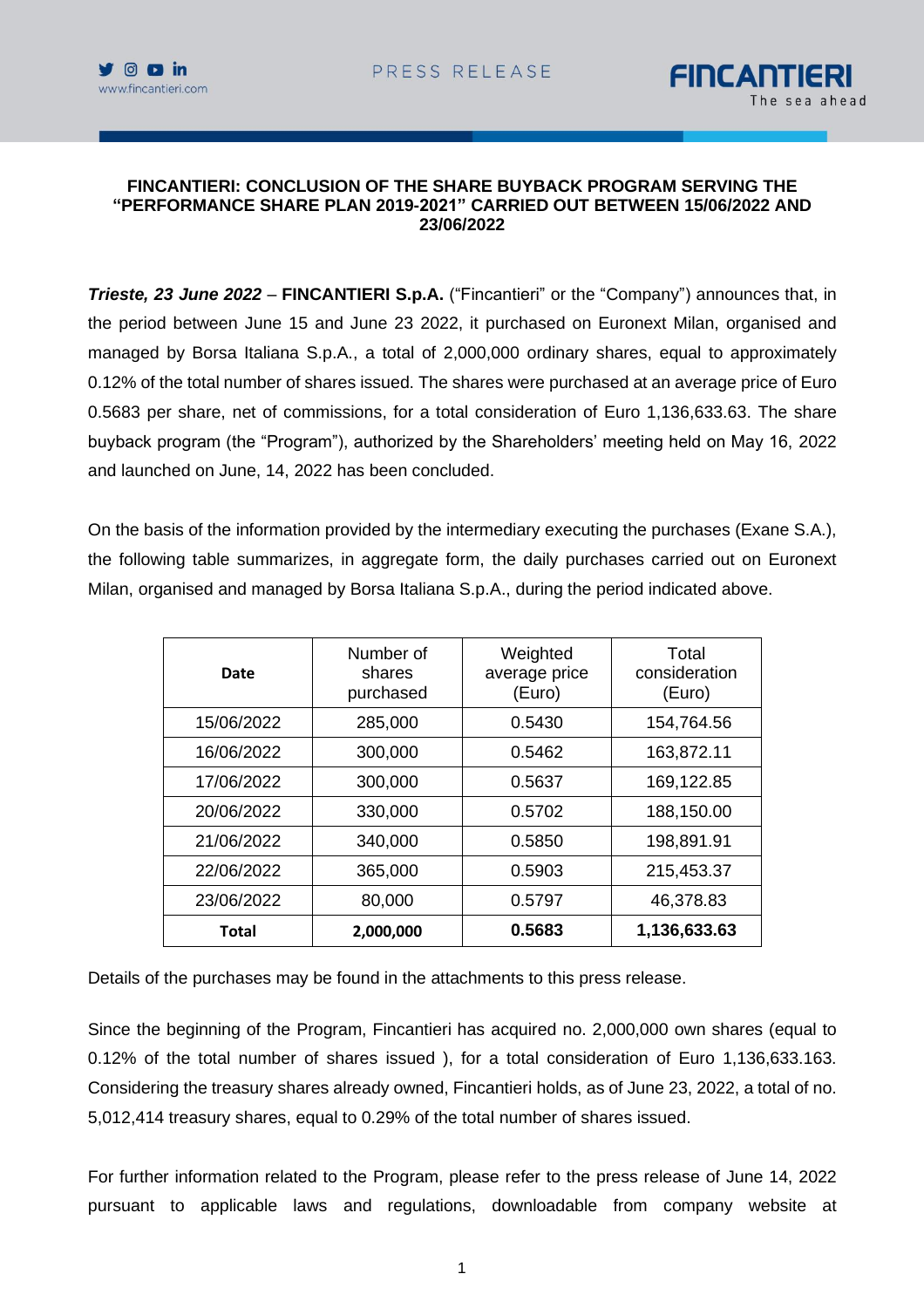



[\(www.fincantieri.com\)](http://www.fincantieri.com/) and on the authorized storage mechanism "eMarket STORAGE" [\(www.emarketstorage.com\)](http://www.emarketstorage.com/).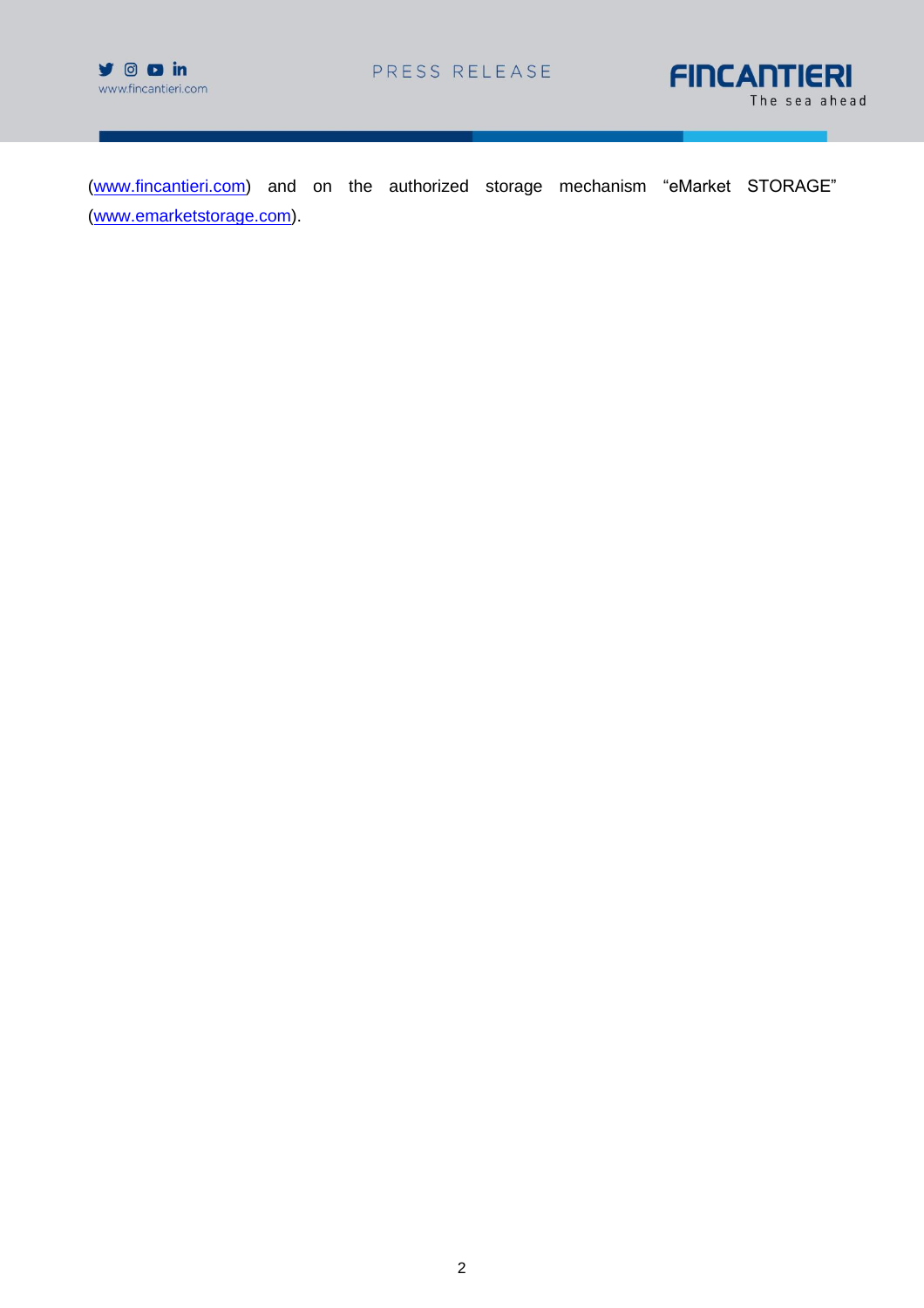



#### **Annex**

Daily breakdown of purchases of Fincantieri ordinary shares (codice ISIN IT0001415246) carried out between 15/06/2022 and 23/06/2022.

| <b>Issuer name</b>                               | <b>ISIN</b>                  | Intermediary<br>name | <b>Intermediary Code</b>                     | Transaction<br>Date      | Transaction<br>Time  | <b>Time Zone</b>         | Volume         | Price        | Currency                 | Platform<br>Code           | <b>Transaction reference</b><br>number |
|--------------------------------------------------|------------------------------|----------------------|----------------------------------------------|--------------------------|----------------------|--------------------------|----------------|--------------|--------------------------|----------------------------|----------------------------------------|
| <b>FINCANTIERI SPA</b>                           | IT0001415246                 | Exane SA             | 969500UP76J52A9OXU27                         | 15/06/2022               | 09:06:28             | UTC                      | 1,000          | 0.53         | <b>EUR</b>               | <b>MTAA</b>                | 00311728498EXPA1                       |
| <b>FINCANTIERI SPA</b>                           | IT0001415246                 | Exane SA             | 969500UP76J52A9OXU27                         | 15/06/2022               | 09:06:28             | UTC                      | 6,726          | 0.53         | <b>EUR</b>               | <b>MTAA</b>                | 00311728499EXPA1                       |
| <b>FINCANTIERI SPA</b>                           | IT0001415246                 | Exane SA             | 969500UP76J52A9OXU27                         | 15/06/2022               | 09:07:19             | <b>UTC</b>               | 6,312          | 0.53         | <b>EUR</b>               | <b>MTAA</b>                | 00311728752EXPA1                       |
| <b>FINCANTIERI SPA</b>                           | IT0001415246                 | Exane SA             | 969500UP76J52A9OXU27                         | 15/06/2022               | 09:21:20             | UTC                      | 8,717          | 0.53         | <b>EUR</b>               | <b>MTAA</b>                | 00311733742EXPA1                       |
| <b>FINCANTIERI SPA</b>                           | IT0001415246                 | Exane SA             | 969500UP76J52A9OXU27                         | 15/06/2022               | 09:22:34             | <b>UTC</b>               | 2,717          | 0.53         | <b>EUR</b>               | <b>MTAA</b>                | 00311734206EXPA1                       |
| <b>FINCANTIERI SPA</b>                           | IT0001415246                 | Exane SA             | 969500UP76J52A9OXU27                         | 15/06/2022               | 09:35:04             | <b>UTC</b>               | 13,699         | 0.54         | <b>EUR</b>               | <b>MTAA</b>                | 00311739143EXPA1                       |
| <b>FINCANTIERI SPA</b>                           | IT0001415246                 | Exane SA             | 969500UP76J52A9OXU27                         | 15/06/2022               | 09:46:39             | UTC                      | 1,000          | 0.53         | <b>EUR</b><br><b>EUR</b> | <b>MTAA</b>                | 00311743193EXPA1                       |
| <b>FINCANTIERI SPA</b>                           | IT0001415246                 | Exane SA             | 969500UP76J52A9OXU27                         | 15/06/2022               | 09:46:39             | <b>UTC</b>               | 2,952<br>4,962 | 0.53         | <b>EUR</b>               | <b>MTAA</b>                | 00311743195EXPA1                       |
| <b>FINCANTIERI SPA</b><br><b>FINCANTIERI SPA</b> | IT0001415246<br>IT0001415246 | Exane SA<br>Exane SA | 969500UP76J52A9OXU27<br>969500UP76J52A9OXU27 | 15/06/2022<br>15/06/2022 | 09:47:17<br>10:10:41 | <b>UTC</b><br>UTC        | 4,000          | 0.53<br>0.54 | <b>EUR</b>               | <b>MTAA</b><br><b>MTAA</b> | 00311743825EXPA1<br>00311750482EXPA1   |
| <b>FINCANTIERI SPA</b>                           | IT0001415246                 | Exane SA             | 969500UP76J52A9OXU27                         | 15/06/2022               | 10:10:41             | <b>UTC</b>               | 495            | 0.54         | <b>EUR</b>               | <b>MTAA</b>                | 00311750483EXPA1                       |
| <b>FINCANTIERI SPA</b>                           | IT0001415246                 | Exane SA             | 969500UP76J52A9OXU27                         | 15/06/2022               | 10:10:41             | <b>UTC</b>               | 1,000          | 0.54         | <b>EUR</b>               | <b>MTAA</b>                | 00311750484EXPA1                       |
| <b>FINCANTIERI SPA</b>                           | IT0001415246                 | Exane SA             | 969500UP76J52A9OXU27                         | 15/06/2022               | 10:10:41             | UTC                      | 2,250          | 0.54         | <b>EUR</b>               | <b>MTAA</b>                | 00311750485EXPA1                       |
| <b>FINCANTIERI SPA</b>                           | IT0001415246                 | Exane SA             | 969500UP76J52A9OXU27                         | 15/06/2022               | 10:14:14             | <b>UTC</b>               | 4,000          | 0.54         | <b>EUR</b>               | <b>MTAA</b>                | 00311751535EXPA1                       |
| <b>FINCANTIERI SPA</b>                           | IT0001415246                 | Exane SA             | 969500UP76J52A9OXU27                         | 15/06/2022               | 10:21:50             | <b>UTC</b>               | 6,361          | 0.54         | <b>EUR</b>               | <b>MTAA</b>                | 00311754183EXPA1                       |
| <b>FINCANTIERI SPA</b>                           | IT0001415246                 | Exane SA             | 969500UP76J52A9OXU27                         | 15/06/2022               | 10:22:01             | <b>UTC</b>               | 8,076          | 0.54         | <b>EUR</b>               | <b>MTAA</b>                | 00311754223EXPA1                       |
| <b>FINCANTIERI SPA</b>                           | IT0001415246                 | Exane SA             | 969500UP76J52A9OXU27                         | 15/06/2022               | 10:36:49             | <b>UTC</b>               | 5,648          | 0.54         | <b>EUR</b>               | <b>MTAA</b>                | 00311758149EXPA1                       |
| <b>FINCANTIERI SPA</b>                           | IT0001415246                 | Exane SA             | 969500UP76J52A9OXU27                         | 15/06/2022               | 10:41:33             | <b>UTC</b>               | 4,937          | 0.54         | <b>EUR</b>               | <b>MTAA</b>                | 00311759229EXPA1                       |
| <b>FINCANTIERI SPA</b>                           | IT0001415246                 | Exane SA             | 969500UP76J52A9OXU27                         | 15/06/2022               | 10:56:35             | UTC                      | 3,500          | 0.54         | <b>EUR</b>               | <b>MTAA</b>                | 00311762935EXPA1                       |
| <b>FINCANTIERI SPA</b>                           | IT0001415246                 | Exane SA             | 969500UP76J52A9OXU27                         | 15/06/2022               | 10:57:55             | <b>UTC</b>               | 3,000          | 0.54         | <b>EUR</b>               | <b>MTAA</b>                | 00311763195EXPA1                       |
| <b>FINCANTIERI SPA</b>                           | IT0001415246                 | Exane SA             | 969500UP76J52A9OXU27                         | 15/06/2022               | 11:01:53             | <b>UTC</b>               | 400            | 0.54         | <b>EUR</b>               | <b>MTAA</b>                | 00311764271EXPA1                       |
| <b>FINCANTIERI SPA</b>                           | IT0001415246                 | Exane SA             | 969500UP76J52A9OXU27                         | 15/06/2022               | 11:01:53             | <b>UTC</b>               | 801            | 0.54         | <b>EUR</b>               | <b>MTAA</b>                | 00311764272EXPA1                       |
| <b>FINCANTIERI SPA</b>                           | IT0001415246                 | Exane SA             | 969500UP76J52A9OXU27                         | 15/06/2022               | 11:09:19             | <b>UTC</b>               | 400            | 0.54         | <b>EUR</b>               | <b>MTAA</b>                | 00311766591EXPA1                       |
| <b>FINCANTIERI SPA</b>                           | IT0001415246                 | Exane SA             | 969500UP76J52A9OXU27                         | 15/06/2022               | 11:09:19             | <b>UTC</b>               | 4,430          | 0.54         | <b>EUR</b>               | <b>MTAA</b>                | 00311766593EXPA1                       |
| <b>FINCANTIERI SPA</b>                           | IT0001415246                 | Exane SA             | 969500UP76J52A9OXU27                         | 15/06/2022               | 11:28:42             | UTC                      | 464            | 0.54         | <b>EUR</b>               | <b>MTAA</b>                | 00311771679EXPA1                       |
| <b>FINCANTIERI SPA</b>                           | IT0001415246                 | Exane SA             | 969500UP76J52A9OXU27                         | 15/06/2022               | 11:37:48             | <b>UTC</b>               | 13,989         | 0.54         | <b>EUR</b>               | <b>MTAA</b>                | 00311774075EXPA1                       |
| <b>FINCANTIERI SPA</b>                           | IT0001415246                 | Exane SA             | 969500UP76J52A9OXU27                         | 15/06/2022               | 11:37:48             | <b>UTC</b>               | 1,306          | 0.54         | <b>EUR</b>               | <b>MTAA</b>                | 00311774077EXPA1                       |
| <b>FINCANTIERI SPA</b>                           | IT0001415246                 | Exane SA             | 969500UP76J52A9OXU27                         | 15/06/2022               | 12:04:02             | <b>UTC</b>               | 6,038          | 0.54         | <b>EUR</b>               | <b>MTAA</b>                | 00311781664EXPA1                       |
| <b>FINCANTIERI SPA</b>                           | IT0001415246                 | Exane SA             | 969500UP76J52A9OXU27                         | 15/06/2022               | 12:22:51             | <b>UTC</b>               | 10,000         | 0.54         | <b>EUR</b>               | <b>MTAA</b>                | 00311786695EXPA1                       |
| <b>FINCANTIERI SPA</b>                           | IT0001415246                 | Exane SA             | 969500UP76J52A9OXU27                         | 15/06/2022               | 12:25:30             | <b>UTC</b>               | 4,279          | 0.54         | <b>EUR</b>               | <b>MTAA</b>                | 00311787427EXPA1                       |
| <b>FINCANTIERI SPA</b>                           | IT0001415246                 | Exane SA             | 969500UP76J52A9OXU27                         | 15/06/2022               | 12:47:48             | <b>UTC</b>               | 5,130          | 0.54         | <b>EUR</b>               | <b>MTAA</b>                | 00311793013EXPA1                       |
| <b>FINCANTIERI SPA</b>                           | IT0001415246                 | Exane SA             | 969500UP76J52A9OXU27                         | 15/06/2022               | 12:56:39             | <b>UTC</b>               | 4,000          | 0.54         | <b>EUR</b>               | <b>MTAA</b>                | 00311795409EXPA1                       |
| <b>FINCANTIERI SPA</b>                           | IT0001415246                 | Exane SA             | 969500UP76J52A9OXU27                         | 15/06/2022               | 12:57:54             | <b>UTC</b>               | 1,382          | 0.54         | <b>EUR</b>               | <b>MTAA</b>                | 00311795821EXPA1                       |
| <b>FINCANTIERI SPA</b>                           | IT0001415246                 | Exane SA             | 969500UP76J52A9OXU27                         | 15/06/2022               | 13:51:07             | <b>UTC</b>               | 1,800          | 0.54         | <b>EUR</b>               | <b>MTAA</b>                | 00311810457EXPA1                       |
| <b>FINCANTIERI SPA</b>                           | IT0001415246                 | Exane SA             | 969500UP76J52A9OXU27                         | 15/06/2022               | 13:51:08             | <b>UTC</b>               | 12,000         | 0.54         | <b>EUR</b>               | <b>MTAA</b>                | 00311810519EXPA1                       |
| <b>FINCANTIERI SPA</b>                           | IT0001415246                 | Exane SA             | 969500UP76J52A9OXU27                         | 15/06/2022               | 13:51:08             | <b>UTC</b>               | 5,197          | 0.54         | <b>EUR</b>               | <b>MTAA</b>                | 00311810520EXPA1                       |
| <b>FINCANTIERI SPA</b>                           | IT0001415246                 | Exane SA             | 969500UP76J52A9OXU27                         | 15/06/2022               | 13:51:08             | UTC                      | 359            | 0.54         | <b>EUR</b>               | <b>MTAA</b>                | 00311810521EXPA1                       |
| <b>FINCANTIERI SPA</b>                           | IT0001415246                 | Exane SA             | 969500UP76J52A9OXU27                         | 15/06/2022               | 14:07:01             | <b>UTC</b>               | 5,596          | 0.54         | <b>EUR</b>               | <b>MTAA</b>                | 00311814781EXPA1                       |
| <b>FINCANTIERI SPA</b>                           | IT0001415246                 | Exane SA             | 969500UP76J52A9OXU27                         | 15/06/2022               | 14:27:44             | <b>UTC</b>               | 32             | 0.54         | <b>EUR</b>               | <b>MTAA</b>                | 00311821614EXPA1                       |
| <b>FINCANTIERI SPA</b>                           | IT0001415246                 | Exane SA             | 969500UP76J52A9OXU27                         | 15/06/2022               | 14:27:44             | UTC                      | 7,141          | 0.54         | <b>EUR</b>               | <b>MTAA</b>                | 00311821615EXPA1                       |
| <b>FINCANTIERI SPA</b>                           | IT0001415246                 | Exane SA             | 969500UP76J52A9OXU27                         | 15/06/2022               | 15:00:07             | <b>UTC</b>               | 1,491          | 0.55         | <b>EUR</b>               | <b>MTAA</b>                | 00311831879EXPA1                       |
| <b>FINCANTIERI SPA</b>                           | IT0001415246                 | Exane SA             | 969500UP76J52A9OXU27                         | 15/06/2022               | 15:02:05             | <b>UTC</b>               | 12,496         | 0.55         | <b>EUR</b>               | <b>MTAA</b>                | 00311832640EXPA1                       |
| <b>FINCANTIERI SPA</b>                           | IT0001415246                 | Exane SA             | 969500UP76J52A9OXU27                         | 15/06/2022               | 15:02:05             | <b>UTC</b>               | 546            | 0.55         | <b>EUR</b>               | <b>MTAA</b>                | 00311832641EXPA1                       |
| <b>FINCANTIERI SPA</b>                           | IT0001415246                 | Exane SA             | 969500UP76J52A9OXU27                         | 15/06/2022               | 15:02:05             | <b>UTC</b>               | 2,126          | 0.55         | <b>EUR</b>               | <b>MTAA</b>                | 00311832642EXPA1                       |
| <b>FINCANTIERI SPA</b>                           | IT0001415246                 | Exane SA             | 969500UP76J52A9OXU27                         | 15/06/2022               | 15:12:43             | <b>UTC</b>               | 3,000          | 0.54         | <b>EUR</b>               | <b>MTAA</b>                | 00311836779EXPA1                       |
| <b>FINCANTIERI SPA</b>                           | IT0001415246                 | Exane SA             | 969500UP76J52A9OXU27                         | 15/06/2022               | 15:35:31             | <b>UTC</b>               | 1,576          | 0.55         | <b>EUR</b>               | <b>MTAA</b>                | 00311848731EXPA1                       |
| <b>FINCANTIERI SPA</b>                           | IT0001415246                 | Exane SA             | 969500UP76J52A9OXU27                         | 15/06/2022               | 15:35:31             | UTC                      | 4,981          | 0.55         | <b>EUR</b>               | <b>MTAA</b>                | 00311848732EXPA1                       |
| <b>FINCANTIERI SPA</b><br><b>FINCANTIERI SPA</b> | IT0001415246<br>IT0001415246 | Exane SA             | 969500UP76J52A9OXU27<br>969500UP76J52A9OXU27 | 15/06/2022<br>15/06/2022 | 15:35:31<br>15:51:14 | <b>UTC</b><br><b>UTC</b> | 8,793<br>1,600 | 0.55<br>0.55 | <b>EUR</b><br><b>EUR</b> | <b>MTAA</b><br><b>MTAA</b> | 00311848733EXPA1                       |
| <b>FINCANTIERI SPA</b>                           | IT0001415246                 | Exane SA<br>Exane SA | 969500UP76J52A9OXU27                         | 15/06/2022               | 15:53:27             | <b>UTC</b>               | 3,000          | 0.55         | <b>EUR</b>               | <b>MTAA</b>                | 00311861809EXPA1<br>00311863717EXPA1   |
| FINCANTIERI SPA                                  | IT0001415246                 | Exane SA             | 969500UP76J52A9OXU27                         | 15/06/2022               | 15:53:27             | UTC                      | 1,987          | 0.55         | <b>EUR</b>               | MTAA                       | 00311863718EXPA1                       |
| <b>FINCANTIERI SPA</b>                           | IT0001415246                 | Exane SA             | 969500UP76J52A9OXU27                         | 15/06/2022               | 15:58:48             | <b>UTC</b>               | 5,500          | 0.55         | <b>EUR</b>               | MTAA                       | 00311869103EXPA1                       |
| <b>FINCANTIERI SPA</b>                           | IT0001415246                 | Exane SA             | 969500UP76J52A9OXU27                         | 15/06/2022               | 15:59:16             | <b>UTC</b>               | 1,241          | 0.55         | EUR                      | <b>MTAA</b>                | 00311869667EXPA1                       |
| <b>FINCANTIERI SPA</b>                           | IT0001415246                 | Exane SA             | 969500UP76J52A9OXU27                         | 15/06/2022               | 16:00:56             | UTC                      | 4,016          | 0.55         | <b>EUR</b>               | MTAA                       | 00311871013EXPA1                       |
| <b>FINCANTIERI SPA</b>                           | IT0001415246                 | Exane SA             | 969500UP76J52A9OXU27                         | 15/06/2022               | 16:12:48             | UTC                      | 9,466          | 0.55         | <b>EUR</b>               | MTAA                       | 00311879823EXPA1                       |
| <b>FINCANTIERI SPA</b>                           | IT0001415246                 | Exane SA             | 969500UP76J52A9OXU27                         | 15/06/2022               | 16:30:58             | <b>UTC</b>               | 5,000          | 0.55         | EUR                      | <b>MTAA</b>                | 00311892979EXPA1                       |
| <b>FINCANTIERI SPA</b>                           | IT0001415246                 | Exane SA             | 969500UP76J52A9OXU27                         | 15/06/2022               | 16:37:34             | <b>UTC</b>               | 14,792         | 0.55         | EUR                      | <b>MTAA</b>                | 00311897359EXPA1                       |
| <b>FINCANTIERI SPA</b>                           | IT0001415246                 | Exane SA             | 969500UP76J52A9OXU27                         | 15/06/2022               | 16:44:58             | <b>UTC</b>               | 3,240          | 0.55         | <b>EUR</b>               | <b>MTAA</b>                | 00311901944EXPA1                       |
| <b>FINCANTIERI SPA</b>                           | IT0001415246                 | Exane SA             | 969500UP76J52A9OXU27                         | 15/06/2022               | 16:44:58             | <b>UTC</b>               | 522            | 0.55         | EUR                      | MTAA                       | 00311901945EXPA1                       |
| <b>FINCANTIERI SPA</b>                           | IT0001415246                 | Exane SA             | 969500UP76J52A9OXU27                         | 15/06/2022               | 16:56:34             | <b>UTC</b>               | 3,276          | 0.55         | <b>EUR</b>               | MTAA                       | 00311910091EXPA1                       |
| <b>FINCANTIERI SPA</b>                           | IT0001415246                 | Exane SA             | 969500UP76J52A9OXU27                         | 15/06/2022               | 17:05:02             | UTC                      | 9,953          | 0.55         | <b>EUR</b>               | MTAA                       | 00311917151EXPA1                       |
| <b>FINCANTIERI SPA</b>                           | IT0001415246                 | Exane SA             | 969500UP76J52A9OXU27                         | 15/06/2022               | 17:05:02             | <b>UTC</b>               | 1,000          | 0.55         | EUR                      | <b>MTAA</b>                | 00311917153EXPA1                       |
| <b>FINCANTIERI SPA</b>                           | IT0001415246                 | Exane SA             | 969500UP76J52A9OXU27                         | 15/06/2022               | 17:05:02             | <b>UTC</b>               | 718            | 0.55         | EUR                      | <b>MTAA</b>                | 00311917154EXPA1                       |
| <b>FINCANTIERI SPA</b>                           | IT0001415246                 | Exane SA             | 969500UP76J52A9OXU27                         | 15/06/2022               | 17:19:03             | <b>UTC</b>               | 2,390          | 0.55         | <b>EUR</b>               | MTAA                       | 00311930314EXPA1                       |
| <b>FINCANTIERI SPA</b>                           | IT0001415246                 | Exane SA             | 969500UP76J52A9OXU27                         | 15/06/2022               | 17:19:03             | <b>UTC</b>               | 1,576          | 0.55         | EUR                      | <b>MTAA</b>                | 00311930315EXPA1                       |
| <b>FINCANTIERI SPA</b>                           | IT0001415246                 | Exane SA             | 969500UP76J52A9OXU27                         | 15/06/2022               | 17:19:36             | UTC                      | 1,382          | 0.55         | EUR                      | MTAA                       | 00311930926EXPA1                       |
| <b>FINCANTIERI SPA</b>                           | IT0001415246                 | Exane SA             | 969500UP76J52A9OXU27                         | 15/06/2022               | 17:19:36             | <b>UTC</b>               | 3,236          | 0.55         | <b>EUR</b>               | MTAA                       | 00311930927EXPA1                       |
| <b>FINCANTIERI SPA</b>                           | IT0001415246                 | Exane SA             | 969500UP76J52A9OXU27                         | 16/06/2022               | 09:09:34             | <b>UTC</b>               | 11,800         | 0.55         | <b>EUR</b>               | <b>MTAA</b>                | 00311949467EXPA1                       |
| <b>FINCANTIERI SPA</b>                           | IT0001415246                 | Exane SA             | 969500UP76J52A9OXU27                         | 16/06/2022               | 09:09:34             | UTC                      | 756            | 0.55         | EUR                      | <b>MTAA</b>                | 00311949468EXPA1                       |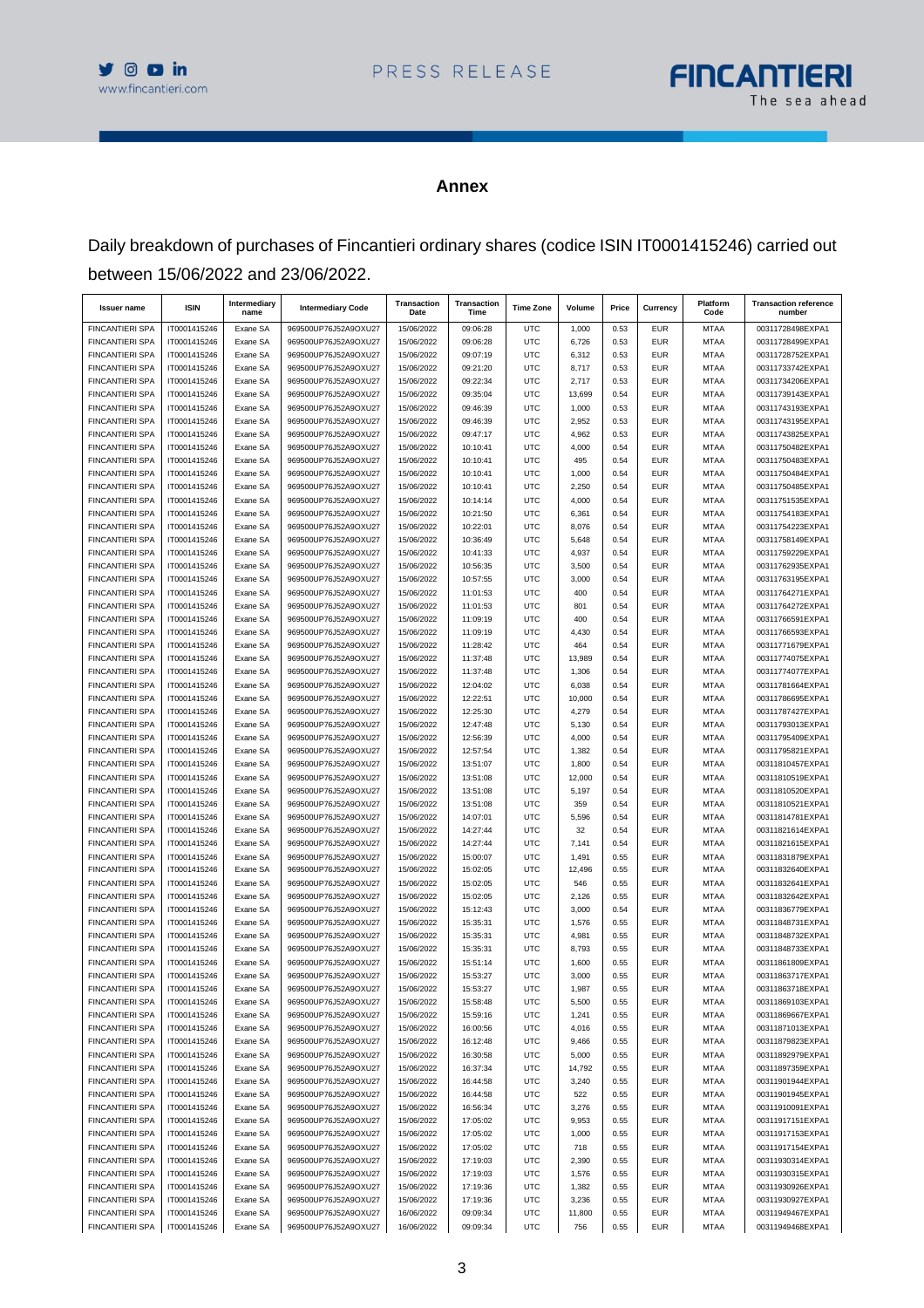

# **FINCANTIERI**

| <b>FINCANTIERI SPA</b>                           | IT0001415246                 | Exane SA | 969500UP76J52A9OXU27                         | 16/06/2022 | 09:09:54 | UTC        | 5,068        | 0.55 | <b>EUR</b>               | <b>MTAA</b>                | 00311949554EXPA1 |
|--------------------------------------------------|------------------------------|----------|----------------------------------------------|------------|----------|------------|--------------|------|--------------------------|----------------------------|------------------|
| <b>FINCANTIERI SPA</b>                           | IT0001415246                 | Exane SA | 969500UP76J52A9OXU27                         | 16/06/2022 | 09:15:25 | UTC        | 1,250        | 0.55 | <b>EUR</b>               | <b>MTAA</b>                | 00311951037EXPA1 |
| <b>FINCANTIERI SPA</b>                           | IT0001415246                 | Exane SA | 969500UP76J52A9OXU27                         | 16/06/2022 | 09:16:21 | UTC        | 1,272        | 0.55 | <b>EUR</b>               | <b>MTAA</b>                | 00311951224EXPA1 |
| <b>FINCANTIERI SPA</b>                           | IT0001415246                 | Exane SA | 969500UP76J52A9OXU27                         | 16/06/2022 | 09:21:50 | UTC        | 2,614        | 0.55 | <b>EUR</b>               | MTAA                       | 00311952372EXPA1 |
| <b>FINCANTIERI SPA</b>                           | IT0001415246                 | Exane SA | 969500UP76J52A9OXU27                         | 16/06/2022 | 09:21:50 | UTC        | 4,924        | 0.55 | <b>EUR</b>               | <b>MTAA</b>                | 00311952373EXPA1 |
| <b>FINCANTIERI SPA</b>                           | IT0001415246                 | Exane SA | 969500UP76J52A9OXU27                         | 16/06/2022 | 09:26:29 | UTC        | 1,500        | 0.54 | <b>EUR</b>               | <b>MTAA</b>                | 00311953579EXPA1 |
| <b>FINCANTIERI SPA</b>                           | IT0001415246                 | Exane SA | 969500UP76J52A9OXU27                         | 16/06/2022 | 09:26:29 | UTC        | 5,115        | 0.54 | <b>EUR</b>               | MTAA                       | 00311953580EXPA1 |
| <b>FINCANTIERI SPA</b>                           | IT0001415246                 | Exane SA | 969500UP76J52A9OXU27                         | 16/06/2022 | 09:30:26 | UTC        | 136          | 0.54 | <b>EUR</b>               | <b>MTAA</b>                | 00311954622EXPA1 |
| <b>FINCANTIERI SPA</b>                           | IT0001415246                 | Exane SA | 969500UP76J52A9OXU27                         | 16/06/2022 | 09:30:26 | UTC        | 4,466        | 0.54 | <b>EUR</b>               | <b>MTAA</b>                | 00311954624EXPA1 |
| <b>FINCANTIERI SPA</b>                           | IT0001415246                 | Exane SA | 969500UP76J52A9OXU27                         | 16/06/2022 | 09:33:59 | UTC        | 2,500        | 0.54 | <b>EUR</b>               | <b>MTAA</b>                | 00311955807EXPA1 |
| <b>FINCANTIERI SPA</b>                           | IT0001415246                 | Exane SA | 969500UP76J52A9OXU27                         | 16/06/2022 | 09:50:30 | UTC        | 14,133       | 0.55 | <b>EUR</b>               | <b>MTAA</b>                | 00311960415EXPA1 |
| <b>FINCANTIERI SPA</b>                           | IT0001415246                 | Exane SA | 969500UP76J52A9OXU27                         | 16/06/2022 | 10:10:44 | UTC        | 9,554        | 0.55 | <b>EUR</b>               | <b>MTAA</b>                | 00311965596EXPA1 |
|                                                  |                              |          |                                              |            |          |            |              |      |                          |                            |                  |
| <b>FINCANTIERI SPA</b>                           | IT0001415246                 | Exane SA | 969500UP76J52A9OXU27<br>969500UP76J52A9OXU27 | 16/06/2022 | 10:26:36 | UTC        | 7,000        | 0.55 | <b>EUR</b>               | MTAA                       | 00311969199EXPA1 |
| <b>FINCANTIERI SPA</b>                           | IT0001415246                 | Exane SA |                                              | 16/06/2022 | 10:26:36 | UTC        | 5,517        | 0.55 | <b>EUR</b>               | <b>MTAA</b>                | 00311969200EXPA1 |
| <b>FINCANTIERI SPA</b>                           | IT0001415246                 | Exane SA | 969500UP76J52A9OXU27                         | 16/06/2022 | 10:26:36 | UTC        | 925          | 0.55 | <b>EUR</b>               | <b>MTAA</b>                | 00311969201EXPA1 |
| <b>FINCANTIERI SPA</b>                           | IT0001415246                 | Exane SA | 969500UP76J52A9OXU27                         | 16/06/2022 | 10:35:57 | UTC        | 3,400        | 0.55 | <b>EUR</b>               | MTAA                       | 00311971375EXPA1 |
| <b>FINCANTIERI SPA</b>                           | IT0001415246                 | Exane SA | 969500UP76J52A9OXU27                         | 16/06/2022 | 10:35:57 | UTC        | 1,222        | 0.55 | <b>EUR</b>               | <b>MTAA</b>                | 00311971376EXPA1 |
| <b>FINCANTIERI SPA</b>                           | IT0001415246                 | Exane SA | 969500UP76J52A9OXU27                         | 16/06/2022 | 10:59:02 | UTC        | 2,524        | 0.55 | <b>EUR</b>               | <b>MTAA</b>                | 00311975128EXPA1 |
| <b>FINCANTIERI SPA</b>                           | IT0001415246                 | Exane SA | 969500UP76J52A9OXU27                         | 16/06/2022 | 10:59:02 | UTC        | 11,200       | 0.55 | <b>EUR</b>               | MTAA                       | 00311975129EXPA1 |
| <b>FINCANTIERI SPA</b>                           | IT0001415246                 | Exane SA | 969500UP76J52A9OXU27                         | 16/06/2022 | 11:06:29 | UTC        | 1,705        | 0.55 | <b>EUR</b>               | <b>MTAA</b>                | 00311976674EXPA1 |
| <b>FINCANTIERI SPA</b>                           | IT0001415246                 | Exane SA | 969500UP76J52A9OXU27                         | 16/06/2022 | 11:06:29 | UTC        | 2,669        | 0.55 | <b>EUR</b>               | <b>MTAA</b>                | 00311976675EXPA1 |
| <b>FINCANTIERI SPA</b>                           | IT0001415246                 | Exane SA | 969500UP76J52A9OXU27                         | 16/06/2022 | 11:24:39 | UTC        | 4,742        | 0.55 | <b>EUR</b>               | MTAA                       | 00311980318EXPA1 |
| FINCANTIERI SPA                                  | IT0001415246                 | Exane SA | 969500UP76J52A9OXU27                         | 16/06/2022 | 11:35:41 | UTC        | 5,100        | 0.55 | <b>EUR</b>               | <b>MTAA</b>                | 00311982902EXPA1 |
| <b>FINCANTIERI SPA</b>                           | IT0001415246                 | Exane SA | 969500UP76J52A9OXU27                         | 16/06/2022 | 11:40:29 | UTC        | 5,377        | 0.55 | <b>EUR</b>               | <b>MTAA</b>                | 00311984052EXPA1 |
| <b>FINCANTIERI SPA</b>                           | IT0001415246                 | Exane SA | 969500UP76J52A9OXU27                         | 16/06/2022 | 11:49:52 | UTC        | 5,073        | 0.54 | <b>EUR</b>               | MTAA                       | 00311985917EXPA1 |
| <b>FINCANTIERI SPA</b>                           | IT0001415246                 | Exane SA | 969500UP76J52A9OXU27                         | 16/06/2022 | 12:21:20 | UTC        | 8,000        | 0.54 | <b>EUR</b>               | <b>MTAA</b>                | 00311991679EXPA1 |
| <b>FINCANTIERI SPA</b>                           | IT0001415246                 | Exane SA | 969500UP76J52A9OXU27                         | 16/06/2022 | 12:21:20 | UTC        | 3,816        | 0.54 | <b>EUR</b>               | <b>MTAA</b>                | 00311991680EXPA1 |
| <b>FINCANTIERI SPA</b>                           | IT0001415246                 | Exane SA | 969500UP76J52A9OXU27                         | 16/06/2022 | 12:21:20 | UTC        | 2,329        | 0.54 | <b>EUR</b>               | MTAA                       | 00311991681EXPA1 |
| <b>FINCANTIERI SPA</b>                           | IT0001415246                 | Exane SA | 969500UP76J52A9OXU27                         | 16/06/2022 | 12:23:19 | UTC        | 2,124        | 0.54 | <b>EUR</b>               | <b>MTAA</b>                | 00311992127EXPA1 |
| <b>FINCANTIERI SPA</b>                           | IT0001415246                 | Exane SA | 969500UP76J52A9OXU27                         | 16/06/2022 | 12:59:14 | UTC        | 10,700       | 0.54 | <b>EUR</b>               | <b>MTAA</b>                | 00311999289EXPA1 |
| <b>FINCANTIERI SPA</b>                           | IT0001415246                 | Exane SA | 969500UP76J52A9OXU27                         | 16/06/2022 | 13:01:32 | UTC        | 854          | 0.54 | <b>EUR</b>               | MTAA                       | 00312000142EXPA1 |
| <b>FINCANTIERI SPA</b>                           | IT0001415246                 | Exane SA | 969500UP76J52A9OXU27                         | 16/06/2022 | 13:14:58 | UTC        | $\mathbf{1}$ | 0.54 | <b>EUR</b>               | <b>MTAA</b>                | 00312002538EXPA1 |
| <b>FINCANTIERI SPA</b>                           | IT0001415246                 | Exane SA | 969500UP76J52A9OXU27                         | 16/06/2022 | 13:15:17 | UTC        | 6,988        | 0.54 | <b>EUR</b>               | <b>MTAA</b>                | 00312002627EXPA1 |
| <b>FINCANTIERI SPA</b>                           | IT0001415246                 | Exane SA | 969500UP76J52A9OXU27                         | 16/06/2022 | 13:41:07 | UTC        | 7,333        | 0.54 | <b>EUR</b>               | <b>MTAA</b>                | 00312006784EXPA1 |
|                                                  |                              |          |                                              |            |          | UTC        |              | 0.55 |                          |                            | 00312012485EXPA1 |
| <b>FINCANTIERI SPA</b><br><b>FINCANTIERI SPA</b> | IT0001415246<br>IT0001415246 | Exane SA | 969500UP76J52A9OXU27<br>969500UP76J52A9OXU27 | 16/06/2022 | 14:13:11 | UTC        | 2,200        | 0.55 | <b>EUR</b><br><b>EUR</b> | <b>MTAA</b><br><b>MTAA</b> |                  |
|                                                  |                              | Exane SA |                                              | 16/06/2022 | 14:17:29 |            | 13,976       |      |                          |                            | 00312013314EXPA1 |
| <b>FINCANTIERI SPA</b>                           | IT0001415246                 | Exane SA | 969500UP76J52A9OXU27                         | 16/06/2022 | 15:00:07 | UTC        | 13,100       | 0.55 | <b>EUR</b>               | MTAA                       | 00312022959EXPA1 |
| <b>FINCANTIERI SPA</b>                           | IT0001415246                 | Exane SA | 969500UP76J52A9OXU27                         | 16/06/2022 | 15:00:07 | UTC        | 4,599        | 0.55 | <b>EUR</b>               | <b>MTAA</b>                | 00312022960EXPA1 |
| <b>FINCANTIERI SPA</b>                           | IT0001415246                 | Exane SA | 969500UP76J52A9OXU27                         | 16/06/2022 | 15:00:07 | UTC        | 3,349        | 0.55 | <b>EUR</b>               | <b>MTAA</b>                | 00312022961EXPA1 |
| <b>FINCANTIERI SPA</b>                           | IT0001415246                 | Exane SA | 969500UP76J52A9OXU27                         | 16/06/2022 | 15:22:40 | UTC        | 9,711        | 0.55 | <b>EUR</b>               | MTAA                       | 00312028473EXPA1 |
| <b>FINCANTIERI SPA</b>                           | IT0001415246                 | Exane SA | 969500UP76J52A9OXU27                         | 16/06/2022 | 15:30:14 | UTC        | 2,800        | 0.55 | <b>EUR</b>               | <b>MTAA</b>                | 00312030786EXPA1 |
| <b>FINCANTIERI SPA</b>                           | IT0001415246                 | Exane SA | 969500UP76J52A9OXU27                         | 16/06/2022 | 15:30:14 | <b>UTC</b> | 1,526        | 0.55 | <b>EUR</b>               | <b>MTAA</b>                | 00312030787EXPA1 |
| <b>FINCANTIERI SPA</b>                           | IT0001415246                 | Exane SA | 969500UP76J52A9OXU27                         | 16/06/2022 | 15:45:24 | UTC        | 13,300       | 0.55 | <b>EUR</b>               | MTAA                       | 00312038216EXPA1 |
| <b>FINCANTIERI SPA</b>                           | IT0001415246                 | Exane SA | 969500UP76J52A9OXU27                         | 16/06/2022 | 15:45:24 | UTC        | 619          | 0.55 | <b>EUR</b>               | <b>MTAA</b>                | 00312038218EXPA1 |
| <b>FINCANTIERI SPA</b>                           | IT0001415246                 | Exane SA | 969500UP76J52A9OXU27                         | 16/06/2022 | 16:18:38 | UTC        | 403          | 0.55 | <b>EUR</b>               | <b>MTAA</b>                | 00312050809EXPA1 |
| <b>FINCANTIERI SPA</b>                           | IT0001415246                 | Exane SA | 969500UP76J52A9OXU27                         | 16/06/2022 | 16:18:38 | UTC        | 13,542       | 0.55 | <b>EUR</b>               | MTAA                       | 00312050810EXPA1 |
| <b>FINCANTIERI SPA</b>                           | IT0001415246                 | Exane SA | 969500UP76J52A9OXU27                         | 16/06/2022 | 16:20:57 | UTC        | 14,176       | 0.55 | <b>EUR</b>               | <b>MTAA</b>                | 00312051752EXPA1 |
| <b>FINCANTIERI SPA</b>                           | IT0001415246                 | Exane SA | 969500UP76J52A9OXU27                         | 16/06/2022 | 16:38:45 | UTC        | 6,000        | 0.55 | <b>EUR</b>               | <b>MTAA</b>                | 00312059183EXPA1 |
| <b>FINCANTIERI SPA</b>                           | IT0001415246                 | Exane SA | 969500UP76J52A9OXU27                         | 16/06/2022 | 16:45:39 | UTC        | 3,190        | 0.54 | <b>EUR</b>               | MTAA                       | 00312062939EXPA1 |
| <b>FINCANTIERI SPA</b>                           | IT0001415246                 | Exane SA | 969500UP76J52A9OXU27                         | 16/06/2022 | 16:45:39 | UTC        | 266          | 0.54 | <b>EUR</b>               | MTAA                       | 00312062940EXPA1 |
| <b>FINCANTIERI SPA</b>                           | IT0001415246                 | Exane SA | 969500UP76J52A9OXU27                         | 16/06/2022 | 16:49:39 | UTC        | 4,704        | 0.54 | <b>EUR</b>               | <b>MTAA</b>                | 00312064951EXPA1 |
| FINCANTIERI SPA                                  | IT0001415246                 | Exane SA | 969500UP76J52A9OXU27                         | 16/06/2022 | 16:49:39 | UTC        | 530          | 0.54 | <b>EUR</b>               | <b>MTAA</b>                | 00312064952EXPA1 |
| <b>FINCANTIERI SPA</b>                           | IT0001415246                 | Exane SA | 969500UP76J52A9OXU27                         | 16/06/2022 | 16:57:03 | <b>UTC</b> | 6,377        | 0.55 | <b>EUR</b>               | MTAA                       | 00312068596EXPA1 |
| <b>FINCANTIERI SPA</b>                           | IT0001415246                 | Exane SA | 969500UP76J52A9OXU27                         | 16/06/2022 | 16:57:03 | <b>UTC</b> | 299          | 0.55 | <b>EUR</b>               | <b>MTAA</b>                | 00312068597EXPA1 |
| <b>FINCANTIERI SPA</b>                           | IT0001415246                 | Exane SA | 969500UP76J52A9OXU27                         | 16/06/2022 | 16:57:03 | <b>UTC</b> | 536          | 0.55 | <b>EUR</b>               | MTAA                       | 00312068598EXPA1 |
| <b>FINCANTIERI SPA</b>                           | IT0001415246                 | Exane SA | 969500UP76J52A9OXU27                         | 16/06/2022 | 16:57:03 | <b>UTC</b> | 269          | 0.55 | <b>EUR</b>               | <b>MTAA</b>                | 00312068599EXPA1 |
| <b>FINCANTIERI SPA</b>                           | IT0001415246                 | Exane SA | 969500UP76J52A9OXU27                         | 16/06/2022 | 16:57:03 | <b>UTC</b> | 955          | 0.55 | <b>EUR</b>               | <b>MTAA</b>                | 00312068600EXPA1 |
| <b>FINCANTIERI SPA</b>                           | IT0001415246                 | Exane SA | 969500UP76J52A9OXU27                         | 16/06/2022 | 16:57:06 | <b>UTC</b> | 3,461        | 0.55 | <b>EUR</b>               | MTAA                       | 00312068628EXPA1 |
| <b>FINCANTIERI SPA</b>                           | IT0001415246                 | Exane SA | 969500UP76J52A9OXU27                         | 16/06/2022 | 17:05:51 | <b>UTC</b> | 593          | 0.54 | <b>EUR</b>               | MTAA                       | 00312073665EXPA1 |
| <b>FINCANTIERI SPA</b>                           | IT0001415246                 | Exane SA | 969500UP76J52A9OXU27                         | 16/06/2022 | 17:05:51 | <b>UTC</b> | 2,550        | 0.54 | <b>EUR</b>               | <b>MTAA</b>                | 00312073666EXPA1 |
| FINCANTIERI SPA                                  | IT0001415246                 | Exane SA | 969500UP76J52A9OXU27                         | 16/06/2022 | 17:17:35 | <b>UTC</b> | 1,100        | 0.55 | <b>EUR</b>               | MTAA                       | 00312079979EXPA1 |
| <b>FINCANTIERI SPA</b>                           | IT0001415246                 | Exane SA | 969500UP76J52A9OXU27                         | 16/06/2022 | 17:17:40 | <b>UTC</b> | 3,671        | 0.55 | <b>EUR</b>               | <b>MTAA</b>                | 00312080055EXPA1 |
| <b>FINCANTIERI SPA</b>                           | IT0001415246                 |          | 969500UP76J52A9OXU27                         | 16/06/2022 | 17:20:20 | <b>UTC</b> | 8,511        | 0.55 | <b>EUR</b>               | <b>MTAA</b>                | 00312081750EXPA1 |
| FINCANTIERI SPA                                  | IT0001415246                 | Exane SA | 969500UP76J52A9OXU27                         |            |          | <b>UTC</b> |              | 0.55 | <b>EUR</b>               |                            |                  |
| <b>FINCANTIERI SPA</b>                           |                              | Exane SA |                                              | 17/06/2022 | 09:19:56 |            | 2,000        |      |                          | MTAA                       | 00312097638EXPA1 |
|                                                  | IT0001415246                 | Exane SA | 969500UP76J52A9OXU27                         | 17/06/2022 | 09:29:11 | <b>UTC</b> | 27,979       | 0.55 | <b>EUR</b>               | <b>MTAA</b>                | 00312100247EXPA1 |
| <b>FINCANTIERI SPA</b>                           | IT0001415246                 | Exane SA | 969500UP76J52A9OXU27                         | 17/06/2022 | 09:37:31 | <b>UTC</b> | 8,571        | 0.55 | <b>EUR</b>               | <b>MTAA</b>                | 00312102164EXPA1 |
| <b>FINCANTIERI SPA</b>                           | IT0001415246                 | Exane SA | 969500UP76J52A9OXU27                         | 17/06/2022 | 09:40:45 | <b>UTC</b> | 1,761        | 0.55 | <b>EUR</b>               | MTAA                       | 00312103504EXPA1 |
| <b>FINCANTIERI SPA</b>                           | IT0001415246                 | Exane SA | 969500UP76J52A9OXU27                         | 17/06/2022 | 09:50:00 | <b>UTC</b> | 8,988        | 0.56 | <b>EUR</b>               | <b>MTAA</b>                | 00312106996EXPA1 |
| <b>FINCANTIERI SPA</b>                           | IT0001415246                 | Exane SA | 969500UP76J52A9OXU27                         | 17/06/2022 | 09:52:40 | <b>UTC</b> | 2,500        | 0.56 | <b>EUR</b>               | <b>MTAA</b>                | 00312107521EXPA1 |
| <b>FINCANTIERI SPA</b>                           | IT0001415246                 | Exane SA | 969500UP76J52A9OXU27                         | 17/06/2022 | 09:54:07 | <b>UTC</b> | 1,174        | 0.56 | <b>EUR</b>               | MTAA                       | 00312107828EXPA1 |
| <b>FINCANTIERI SPA</b>                           | IT0001415246                 | Exane SA | 969500UP76J52A9OXU27                         | 17/06/2022 | 09:58:35 | <b>UTC</b> | 4,988        | 0.56 | <b>EUR</b>               | MTAA                       | 00312108644EXPA1 |
| <b>FINCANTIERI SPA</b>                           | IT0001415246                 | Exane SA | 969500UP76J52A9OXU27                         | 17/06/2022 | 10:17:31 | UTC        | 6,331        | 0.56 | <b>EUR</b>               | <b>MTAA</b>                | 00312112880EXPA1 |
| FINCANTIERI SPA                                  | IT0001415246                 | Exane SA | 969500UP76J52A9OXU27                         | 17/06/2022 | 10:29:30 | <b>UTC</b> | 6,492        | 0.57 | <b>EUR</b>               | MTAA                       | 00312115710EXPA1 |
| <b>FINCANTIERI SPA</b>                           | IT0001415246                 | Exane SA | 969500UP76J52A9OXU27                         | 17/06/2022 | 10:29:30 | <b>UTC</b> | 500          | 0.57 | <b>EUR</b>               | <b>MTAA</b>                | 00312115711EXPA1 |
| <b>FINCANTIERI SPA</b>                           | IT0001415246                 | Exane SA | 969500UP76J52A9OXU27                         | 17/06/2022 | 10:29:30 | <b>UTC</b> | 806          | 0.57 | <b>EUR</b>               | <b>MTAA</b>                | 00312115712EXPA1 |
| FINCANTIERI SPA                                  | IT0001415246                 | Exane SA | 969500UP76J52A9OXU27                         | 17/06/2022 | 10:33:10 | <b>UTC</b> | 6,055        | 0.57 | <b>EUR</b>               | MTAA                       | 00312116707EXPA1 |
| <b>FINCANTIERI SPA</b>                           | IT0001415246                 | Exane SA | 969500UP76J52A9OXU27                         | 17/06/2022 | 10:39:49 | UTC        | 4,774        | 0.57 | <b>EUR</b>               | <b>MTAA</b>                | 00312118888EXPA1 |
| <b>FINCANTIERI SPA</b>                           | IT0001415246                 | Exane SA | 969500UP76J52A9OXU27                         | 17/06/2022 | 10:45:32 | <b>UTC</b> | 3,984        | 0.57 | <b>EUR</b>               | <b>MTAA</b>                | 00312120684EXPA1 |
| <b>FINCANTIERI SPA</b>                           | IT0001415246                 | Exane SA | 969500UP76J52A9OXU27                         | 17/06/2022 | 10:45:32 | <b>UTC</b> | 684          | 0.57 | <b>EUR</b>               | <b>MTAA</b>                | 00312120685EXPA1 |
| FINCANTIERI SPA                                  | IT0001415246                 | Exane SA | 969500UP76J52A9OXU27                         | 17/06/2022 | 10:55:38 | <b>UTC</b> | 3,554        | 0.57 | <b>EUR</b>               | <b>MTAA</b>                | 00312122757EXPA1 |
|                                                  |                              |          |                                              |            |          |            |              |      |                          |                            |                  |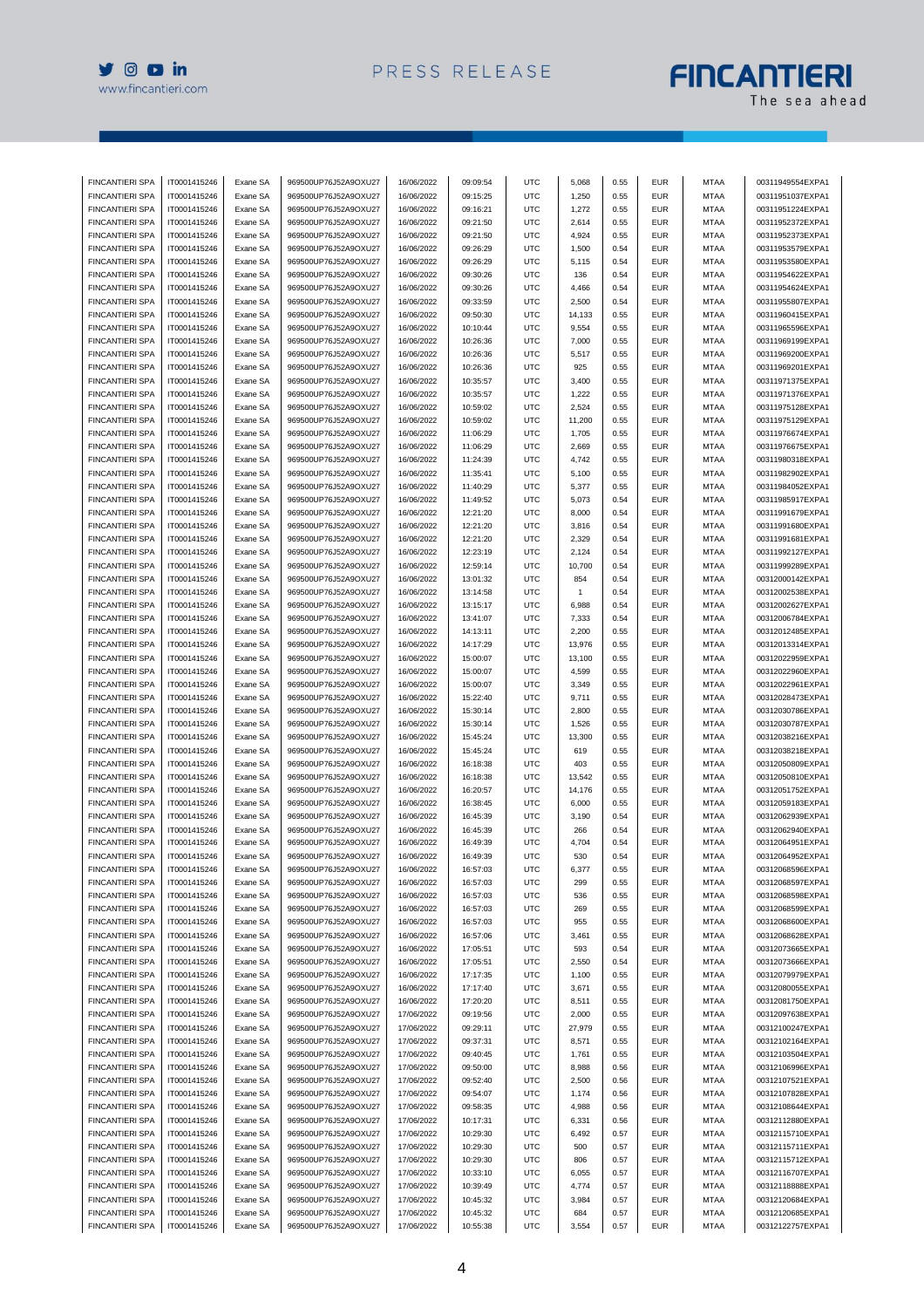

## **FINCANTIERI**

| <b>FINCANTIERI SPA</b> | IT0001415246                 | Exane SA | 969500UP76J52A9OXU27 | 17/06/2022 | 11:05:35 | <b>UTC</b> | 1,600        | 0.57 | <b>EUR</b> | <b>MTAA</b> | 00312125139EXPA1 |
|------------------------|------------------------------|----------|----------------------|------------|----------|------------|--------------|------|------------|-------------|------------------|
| <b>FINCANTIERI SPA</b> | IT0001415246                 | Exane SA | 969500UP76J52A9OXU27 | 17/06/2022 | 11:05:35 | UTC        | 3,863        | 0.57 | <b>EUR</b> | <b>MTAA</b> | 00312125140EXPA1 |
| <b>FINCANTIERI SPA</b> | IT0001415246                 | Exane SA | 969500UP76J52A9OXU27 | 17/06/2022 | 11:20:15 | UTC        | 4,600        | 0.57 | <b>EUR</b> | <b>MTAA</b> | 00312128915EXPA1 |
| <b>FINCANTIERI SPA</b> | IT0001415246                 | Exane SA | 969500UP76J52A9OXU27 | 17/06/2022 | 11:20:55 | UTC        | 2,800        | 0.57 | <b>EUR</b> | <b>MTAA</b> | 00312129051EXPA1 |
| <b>FINCANTIERI SPA</b> | IT0001415246                 | Exane SA | 969500UP76J52A9OXU27 | 17/06/2022 | 11:20:55 | UTC        | 2,246        | 0.57 | <b>EUR</b> | MTAA        | 00312129055EXPA1 |
| <b>FINCANTIERI SPA</b> | IT0001415246                 | Exane SA | 969500UP76J52A9OXU27 | 17/06/2022 | 11:20:55 | UTC        | 1,015        | 0.57 | <b>EUR</b> | MTAA        | 00312129056EXPA1 |
| <b>FINCANTIERI SPA</b> | IT0001415246                 | Exane SA | 969500UP76J52A9OXU27 | 17/06/2022 | 11:38:56 | UTC        | 7,500        | 0.58 | <b>EUR</b> | <b>MTAA</b> | 00312132920EXPA1 |
| <b>FINCANTIERI SPA</b> | IT0001415246                 | Exane SA | 969500UP76J52A9OXU27 | 17/06/2022 | 11:38:56 | <b>UTC</b> | 410          | 0.58 | <b>EUR</b> | <b>MTAA</b> | 00312132921EXPA1 |
| <b>FINCANTIERI SPA</b> | IT0001415246                 |          | 969500UP76J52A9OXU27 | 17/06/2022 |          | UTC        |              | 0.58 | <b>EUR</b> | <b>MTAA</b> |                  |
|                        |                              | Exane SA |                      |            | 11:55:56 |            | 8,028        |      |            |             | 00312142316EXPA1 |
| <b>FINCANTIERI SPA</b> | IT0001415246                 | Exane SA | 969500UP76J52A9OXU27 | 17/06/2022 | 12:09:27 | UTC        | 157          | 0.58 | <b>EUR</b> | <b>MTAA</b> | 00312146550EXPA1 |
| <b>FINCANTIERI SPA</b> | IT0001415246                 | Exane SA | 969500UP76J52A9OXU27 | 17/06/2022 | 12:09:27 | UTC        | 2,405        | 0.58 | <b>EUR</b> | MTAA        | 00312146551EXPA1 |
| <b>FINCANTIERI SPA</b> | IT0001415246                 | Exane SA | 969500UP76J52A9OXU27 | 17/06/2022 | 12:29:29 | UTC        | 3,237        | 0.58 | <b>EUR</b> | <b>MTAA</b> | 00312151388EXPA1 |
| <b>FINCANTIERI SPA</b> | IT0001415246                 | Exane SA | 969500UP76J52A9OXU27 | 17/06/2022 | 12:29:29 | <b>UTC</b> | 900          | 0.58 | <b>EUR</b> | <b>MTAA</b> | 00312151389EXPA1 |
| <b>FINCANTIERI SPA</b> | IT0001415246                 | Exane SA | 969500UP76J52A9OXU27 | 17/06/2022 | 12:29:30 | UTC        | 7,000        | 0.58 | <b>EUR</b> | <b>MTAA</b> | 00312151390EXPA1 |
| <b>FINCANTIERI SPA</b> | IT0001415246                 | Exane SA | 969500UP76J52A9OXU27 | 17/06/2022 | 12:29:30 | UTC        | 382          | 0.58 | <b>EUR</b> | <b>MTAA</b> | 00312151391EXPA1 |
| <b>FINCANTIERI SPA</b> | IT0001415246                 | Exane SA | 969500UP76J52A9OXU27 | 17/06/2022 | 12:45:15 | UTC        | 367          | 0.58 | <b>EUR</b> | <b>MTAA</b> | 00312154242EXPA1 |
| <b>FINCANTIERI SPA</b> | IT0001415246                 | Exane SA | 969500UP76J52A9OXU27 | 17/06/2022 | 12:45:15 | UTC        | 5,175        | 0.58 | <b>EUR</b> | <b>MTAA</b> | 00312154243EXPA1 |
| <b>FINCANTIERI SPA</b> | IT0001415246                 | Exane SA | 969500UP76J52A9OXU27 | 17/06/2022 | 13:11:45 | UTC        | 6,904        | 0.58 | <b>EUR</b> | MTAA        | 00312159167EXPA1 |
| <b>FINCANTIERI SPA</b> | IT0001415246                 | Exane SA | 969500UP76J52A9OXU27 | 17/06/2022 | 13:15:20 | UTC        | 1,490        | 0.58 | <b>EUR</b> | <b>MTAA</b> | 00312159895EXPA1 |
| <b>FINCANTIERI SPA</b> | IT0001415246                 | Exane SA | 969500UP76J52A9OXU27 | 17/06/2022 | 13:15:20 | <b>UTC</b> | 4,834        | 0.58 | <b>EUR</b> | <b>MTAA</b> | 00312159896EXPA1 |
| <b>FINCANTIERI SPA</b> | IT0001415246                 | Exane SA | 969500UP76J52A9OXU27 | 17/06/2022 | 13:29:51 | UTC        | 5,428        | 0.58 | <b>EUR</b> | <b>MTAA</b> | 00312164520EXPA1 |
| <b>FINCANTIERI SPA</b> | IT0001415246                 | Exane SA | 969500UP76J52A9OXU27 | 17/06/2022 | 13:29:52 | UTC        | 468          | 0.58 | <b>EUR</b> | <b>MTAA</b> | 00312164530EXPA1 |
| <b>FINCANTIERI SPA</b> | IT0001415246                 | Exane SA | 969500UP76J52A9OXU27 | 17/06/2022 | 13:43:02 | UTC        | 4,760        | 0.57 | <b>EUR</b> | <b>MTAA</b> | 00312167648EXPA1 |
| <b>FINCANTIERI SPA</b> | IT0001415246                 | Exane SA | 969500UP76J52A9OXU27 | 17/06/2022 | 13:43:02 | UTC        | 859          | 0.57 | <b>EUR</b> | <b>MTAA</b> | 00312167649EXPA1 |
| <b>FINCANTIERI SPA</b> | IT0001415246                 | Exane SA | 969500UP76J52A9OXU27 | 17/06/2022 | 13:58:55 | UTC        | 5,516        | 0.57 | <b>EUR</b> | <b>MTAA</b> | 00312171631EXPA1 |
| <b>FINCANTIERI SPA</b> | IT0001415246                 | Exane SA | 969500UP76J52A9OXU27 | 17/06/2022 | 14:21:21 | UTC        | 2,347        | 0.57 | <b>EUR</b> | <b>MTAA</b> | 00312177040EXPA1 |
| <b>FINCANTIERI SPA</b> | IT0001415246                 | Exane SA | 969500UP76J52A9OXU27 | 17/06/2022 | 14:21:21 | UTC        | 4,432        | 0.57 | <b>EUR</b> | <b>MTAA</b> | 00312177041EXPA1 |
| <b>FINCANTIERI SPA</b> | IT0001415246                 | Exane SA | 969500UP76J52A9OXU27 | 17/06/2022 | 14:35:40 | UTC        | 7,300        | 0.57 | <b>EUR</b> | <b>MTAA</b> | 00312180833EXPA1 |
| <b>FINCANTIERI SPA</b> | IT0001415246                 | Exane SA | 969500UP76J52A9OXU27 | 17/06/2022 | 14:46:08 | UTC        | 3,000        | 0.57 | <b>EUR</b> | <b>MTAA</b> | 00312183534EXPA1 |
| <b>FINCANTIERI SPA</b> | IT0001415246                 | Exane SA | 969500UP76J52A9OXU27 | 17/06/2022 | 15:01:52 | UTC        | 7,196        | 0.57 | <b>EUR</b> | <b>MTAA</b> | 00312188263EXPA1 |
| <b>FINCANTIERI SPA</b> | IT0001415246                 | Exane SA | 969500UP76J52A9OXU27 | 17/06/2022 | 15:05:24 | UTC        | 4,856        | 0.56 | <b>EUR</b> | <b>MTAA</b> | 00312189109EXPA1 |
| <b>FINCANTIERI SPA</b> | IT0001415246                 | Exane SA | 969500UP76J52A9OXU27 | 17/06/2022 | 15:13:44 | <b>UTC</b> | 4,820        | 0.56 | <b>EUR</b> | <b>MTAA</b> | 00312191697EXPA1 |
| <b>FINCANTIERI SPA</b> | IT0001415246                 | Exane SA | 969500UP76J52A9OXU27 | 17/06/2022 | 15:32:52 | UTC        | 2,994        | 0.56 | <b>EUR</b> | <b>MTAA</b> | 00312198965EXPA1 |
| <b>FINCANTIERI SPA</b> | IT0001415246                 |          | 969500UP76J52A9OXU27 | 17/06/2022 | 15:32:52 | UTC        |              | 0.56 | <b>EUR</b> | <b>MTAA</b> | 00312198966EXPA1 |
|                        |                              | Exane SA |                      |            |          |            | 5,600        |      |            |             |                  |
| <b>FINCANTIERI SPA</b> | IT0001415246                 | Exane SA | 969500UP76J52A9OXU27 | 17/06/2022 | 15:38:44 | UTC        | 3,674        | 0.56 | <b>EUR</b> | <b>MTAA</b> | 00312202006EXPA1 |
| <b>FINCANTIERI SPA</b> | IT0001415246                 | Exane SA | 969500UP76J52A9OXU27 | 17/06/2022 | 15:54:58 | UTC        | 1,387        | 0.56 | <b>EUR</b> | <b>MTAA</b> | 00312209515EXPA1 |
| <b>FINCANTIERI SPA</b> | IT0001415246                 | Exane SA | 969500UP76J52A9OXU27 | 17/06/2022 | 15:58:00 | <b>UTC</b> | 15,277       | 0.56 | <b>EUR</b> | <b>MTAA</b> | 00312210752EXPA1 |
| <b>FINCANTIERI SPA</b> | IT0001415246                 | Exane SA | 969500UP76J52A9OXU27 | 17/06/2022 | 16:01:13 | UTC        | 3,569        | 0.56 | <b>EUR</b> | <b>MTAA</b> | 00312211895EXPA1 |
| <b>FINCANTIERI SPA</b> | IT0001415246                 | Exane SA | 969500UP76J52A9OXU27 | 17/06/2022 | 16:16:54 | UTC        | 2,921        | 0.56 | <b>EUR</b> | <b>MTAA</b> | 00312219537EXPA1 |
| <b>FINCANTIERI SPA</b> | IT0001415246                 | Exane SA | 969500UP76J52A9OXU27 | 17/06/2022 | 16:21:19 | UTC        | 4,232        | 0.56 | <b>EUR</b> | <b>MTAA</b> | 00312221217EXPA1 |
| <b>FINCANTIERI SPA</b> | IT0001415246                 | Exane SA | 969500UP76J52A9OXU27 | 17/06/2022 | 16:23:45 | UTC        | 5,913        | 0.56 | <b>EUR</b> | <b>MTAA</b> | 00312222153EXPA1 |
| <b>FINCANTIERI SPA</b> | IT0001415246                 | Exane SA | 969500UP76J52A9OXU27 | 17/06/2022 | 16:29:36 | UTC        | 5,608        | 0.56 | <b>EUR</b> | MTAA        | 00312224432EXPA1 |
| <b>FINCANTIERI SPA</b> | IT0001415246                 | Exane SA | 969500UP76J52A9OXU27 | 17/06/2022 | 16:34:57 | UTC        | 5,256        | 0.56 | <b>EUR</b> | <b>MTAA</b> | 00312226766EXPA1 |
| <b>FINCANTIERI SPA</b> | IT0001415246                 | Exane SA | 969500UP76J52A9OXU27 | 17/06/2022 | 16:46:33 | <b>UTC</b> | 2,000        | 0.55 | <b>EUR</b> | <b>MTAA</b> | 00312233651EXPA1 |
| <b>FINCANTIERI SPA</b> | IT0001415246                 | Exane SA | 969500UP76J52A9OXU27 | 17/06/2022 | 16:46:33 | UTC        | 2,286        | 0.55 | <b>EUR</b> | <b>MTAA</b> | 00312233652EXPA1 |
| <b>FINCANTIERI SPA</b> | IT0001415246                 | Exane SA | 969500UP76J52A9OXU27 | 17/06/2022 | 17:01:13 | UTC        | 14,309       | 0.55 | <b>EUR</b> | <b>MTAA</b> | 00312241391EXPA1 |
| <b>FINCANTIERI SPA</b> | IT0001415246                 | Exane SA | 969500UP76J52A9OXU27 | 17/06/2022 | 17:05:51 | UTC        | 3,000        | 0.55 | <b>EUR</b> | <b>MTAA</b> | 00312244013EXPA1 |
| <b>FINCANTIERI SPA</b> | IT0001415246                 | Exane SA | 969500UP76J52A9OXU27 | 17/06/2022 | 17:13:40 | UTC        | 1,300        | 0.55 | <b>EUR</b> | MTAA        | 00312248091EXPA1 |
| <b>FINCANTIERI SPA</b> | IT0001415246                 | Exane SA | 969500UP76J52A9OXU27 | 17/06/2022 | 17:18:02 | UTC        | 5,214        | 0.55 | <b>EUR</b> | <b>MTAA</b> | 00312251086EXPA1 |
| <b>FINCANTIERI SPA</b> | IT0001415246                 | Exane SA | 969500UP76J52A9OXU27 | 17/06/2022 | 17:19:03 | UTC        | 4,212        | 0.55 | <b>EUR</b> | <b>MTAA</b> | 00312251848EXPA1 |
| <b>FINCANTIERI SPA</b> | IT0001415246                 | Exane SA | 969500UP76J52A9OXU27 | 17/06/2022 | 17:19:34 | UTC        | 1,184        | 0.55 | <b>EUR</b> | <b>MTAA</b> | 00312252549EXPA1 |
| FINCANTIERI SPA        | IT0001415246                 | Exane SA | 969500UP76J52A9OXU27 | 17/06/2022 | 17:19:34 | UTC        | 1,892        | 0.55 | EUR        | MIAA        | 00312252550EXPA1 |
| <b>FINCANTIERI SPA</b> | IT0001415246                 | Exane SA | 969500UP76J52A9OXU27 | 17/06/2022 | 17:27:51 | <b>UTC</b> | 1,136        | 0.56 | <b>EUR</b> | <b>MTAA</b> | 00312257625EXPA1 |
| <b>FINCANTIERI SPA</b> | IT0001415246                 | Exane SA | 969500UP76J52A9OXU27 | 20/06/2022 | 09:17:24 | <b>UTC</b> | 2,352        | 0.56 | EUR        | MTAA        | 00312275224EXPA1 |
| <b>FINCANTIERI SPA</b> | IT0001415246                 | Exane SA | 969500UP76J52A9OXU27 | 20/06/2022 | 09:17:24 | <b>UTC</b> | 15,645       | 0.56 | EUR        | <b>MTAA</b> | 00312275225EXPA1 |
| <b>FINCANTIERI SPA</b> | IT0001415246                 | Exane SA | 969500UP76J52A9OXU27 | 20/06/2022 | 09:36:25 | <b>UTC</b> | 16,540       | 0.56 | <b>EUR</b> | <b>MTAA</b> | 00312281748EXPA1 |
| <b>FINCANTIERI SPA</b> | IT0001415246                 | Exane SA | 969500UP76J52A9OXU27 | 20/06/2022 | 09:41:59 | <b>UTC</b> | 8,130        | 0.56 | EUR        | <b>MTAA</b> | 00312283242EXPA1 |
| <b>FINCANTIERI SPA</b> | IT0001415246                 | Exane SA | 969500UP76J52A9OXU27 | 20/06/2022 | 09:53:26 | <b>UTC</b> | 7,500        | 0.56 | <b>EUR</b> | <b>MTAA</b> | 00312286036EXPA1 |
| <b>FINCANTIERI SPA</b> | IT0001415246                 | Exane SA | 969500UP76J52A9OXU27 | 20/06/2022 | 09:53:26 | <b>UTC</b> | 5,400        | 0.56 | <b>EUR</b> | <b>MTAA</b> | 00312286037EXPA1 |
| <b>FINCANTIERI SPA</b> | IT0001415246                 | Exane SA | 969500UP76J52A9OXU27 | 20/06/2022 | 09:53:26 | <b>UTC</b> | 1,955        | 0.56 | EUR        | <b>MTAA</b> | 00312286038EXPA1 |
| <b>FINCANTIERI SPA</b> | IT0001415246                 | Exane SA | 969500UP76J52A9OXU27 | 20/06/2022 | 09:59:17 | <b>UTC</b> | 3,855        | 0.56 | EUR        | <b>MTAA</b> | 00312287490EXPA1 |
| <b>FINCANTIERI SPA</b> | IT0001415246                 | Exane SA | 969500UP76J52A9OXU27 | 20/06/2022 | 10:03:38 | <b>UTC</b> | 3,835        | 0.56 | <b>EUR</b> | <b>MTAA</b> | 00312288501EXPA1 |
|                        |                              |          |                      |            |          |            |              |      |            |             |                  |
| <b>FINCANTIERI SPA</b> | IT0001415246<br>IT0001415246 | Exane SA | 969500UP76J52A9OXU27 | 20/06/2022 | 10:09:55 | <b>UTC</b> | 3,914        | 0.56 | EUR        | MTAA        | 00312289805EXPA1 |
| <b>FINCANTIERI SPA</b> |                              | Exane SA | 969500UP76J52A9OXU27 | 20/06/2022 | 10:30:02 | <b>UTC</b> | 8,166        | 0.57 | <b>EUR</b> | <b>MTAA</b> | 00312293866EXPA1 |
| <b>FINCANTIERI SPA</b> | IT0001415246                 | Exane SA | 969500UP76J52A9OXU27 | 20/06/2022 | 10:37:29 | <b>UTC</b> | 4,360        | 0.56 | <b>EUR</b> | <b>MTAA</b> | 00312295335EXPA1 |
| <b>FINCANTIERI SPA</b> | IT0001415246                 | Exane SA | 969500UP76J52A9OXU27 | 20/06/2022 | 10:49:21 | <b>UTC</b> | 2,024        | 0.56 | <b>EUR</b> | MTAA        | 00312297623EXPA1 |
| <b>FINCANTIERI SPA</b> | IT0001415246                 | Exane SA | 969500UP76J52A9OXU27 | 20/06/2022 | 10:57:22 | <b>UTC</b> | 12,778       | 0.56 | <b>EUR</b> | <b>MTAA</b> | 00312299155EXPA1 |
| <b>FINCANTIERI SPA</b> | IT0001415246                 | Exane SA | 969500UP76J52A9OXU27 | 20/06/2022 | 11:57:53 | <b>UTC</b> | 8,406        | 0.57 | <b>EUR</b> | <b>MTAA</b> | 00312311149EXPA1 |
| <b>FINCANTIERI SPA</b> | IT0001415246                 | Exane SA | 969500UP76J52A9OXU27 | 20/06/2022 | 12:18:51 | <b>UTC</b> | 1,855        | 0.57 | EUR        | MTAA        | 00312314890EXPA1 |
| <b>FINCANTIERI SPA</b> | IT0001415246                 | Exane SA | 969500UP76J52A9OXU27 | 20/06/2022 | 12:18:57 | <b>UTC</b> | 971          | 0.57 | <b>EUR</b> | <b>MTAA</b> | 00312314912EXPA1 |
| <b>FINCANTIERI SPA</b> | IT0001415246                 | Exane SA | 969500UP76J52A9OXU27 | 20/06/2022 | 12:20:02 | <b>UTC</b> | 11,735       | 0.57 | <b>EUR</b> | <b>MTAA</b> | 00312315124EXPA1 |
| <b>FINCANTIERI SPA</b> | IT0001415246                 | Exane SA | 969500UP76J52A9OXU27 | 20/06/2022 | 12:32:57 | <b>UTC</b> | 8,629        | 0.57 | EUR        | <b>MTAA</b> | 00312317370EXPA1 |
| <b>FINCANTIERI SPA</b> | IT0001415246                 | Exane SA | 969500UP76J52A9OXU27 | 20/06/2022 | 12:38:47 | <b>UTC</b> | 2,360        | 0.57 | EUR        | <b>MTAA</b> | 00312318712EXPA1 |
| <b>FINCANTIERI SPA</b> | IT0001415246                 | Exane SA | 969500UP76J52A9OXU27 | 20/06/2022 | 12:38:50 | <b>UTC</b> | $\mathbf{1}$ | 0.57 | <b>EUR</b> | <b>MTAA</b> | 00312318719EXPA1 |
| <b>FINCANTIERI SPA</b> | IT0001415246                 | Exane SA | 969500UP76J52A9OXU27 | 20/06/2022 | 12:46:57 | UTC        | 1,100        | 0.57 | EUR        | MTAA        | 00312320360EXPA1 |
| <b>FINCANTIERI SPA</b> | IT0001415246                 | Exane SA | 969500UP76J52A9OXU27 | 20/06/2022 | 12:46:57 | <b>UTC</b> | 1,643        | 0.57 | <b>EUR</b> | <b>MTAA</b> | 00312320361EXPA1 |
| <b>FINCANTIERI SPA</b> | IT0001415246                 | Exane SA | 969500UP76J52A9OXU27 | 20/06/2022 | 12:46:57 | <b>UTC</b> | 4,327        | 0.57 | <b>EUR</b> | <b>MTAA</b> | 00312320362EXPA1 |
| <b>FINCANTIERI SPA</b> | IT0001415246                 | Exane SA | 969500UP76J52A9OXU27 | 20/06/2022 | 12:46:57 | <b>UTC</b> | $\sqrt{2}$   | 0.57 | <b>EUR</b> | MTAA        | 00312320363EXPA1 |
| <b>FINCANTIERI SPA</b> | IT0001415246                 | Exane SA | 969500UP76J52A9OXU27 | 20/06/2022 | 12:54:18 | UTC        | 3,000        | 0.57 | <b>EUR</b> | <b>MTAA</b> | 00312321832EXPA1 |
| FINCANTIERI SPA        | IT0001415246                 | Exane SA | 969500UP76J52A9OXU27 | 20/06/2022 | 12:58:25 | <b>UTC</b> | 1,500        | 0.57 | EUR        | <b>MTAA</b> | 00312322625EXPA1 |
|                        |                              |          |                      |            |          |            |              |      |            |             |                  |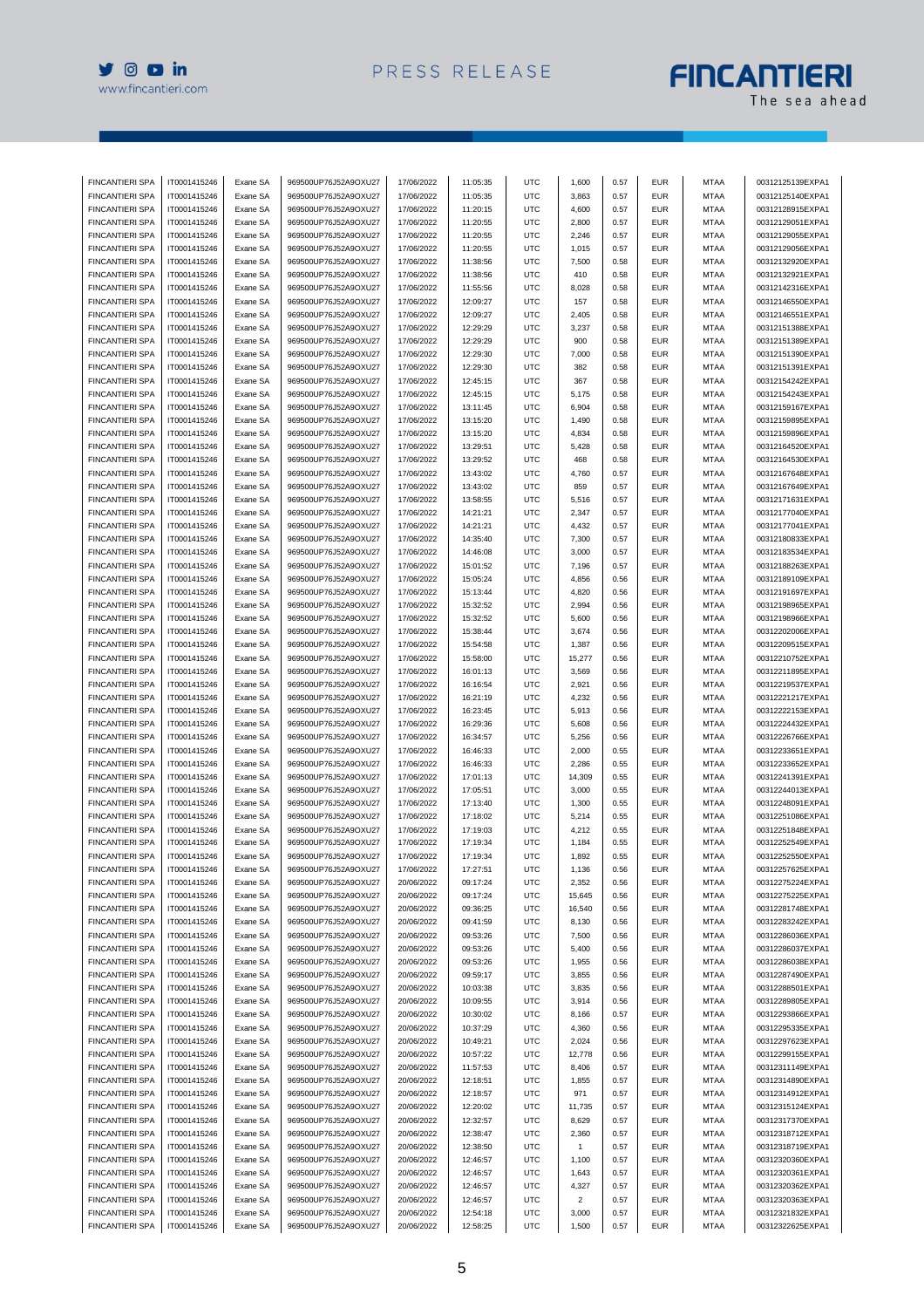

## **FINCANTIERI**

| <b>FINCANTIERI SPA</b> | IT0001415246 | Exane SA | 969500UP76J52A9OXU27    | 20/06/2022 | 13:00:31 | UTC        | 2,936        | 0.57 | <b>EUR</b> | <b>MTAA</b> | 00312323107EXPA1 |
|------------------------|--------------|----------|-------------------------|------------|----------|------------|--------------|------|------------|-------------|------------------|
| <b>FINCANTIERI SPA</b> | IT0001415246 | Exane SA | 969500UP76J52A9OXU27    | 20/06/2022 | 13:00:52 | <b>UTC</b> | 19,497       | 0.58 | <b>EUR</b> | <b>MTAA</b> | 00312323179EXPA1 |
| <b>FINCANTIERI SPA</b> | IT0001415246 | Exane SA | 969500UP76J52A9OXU27    | 20/06/2022 | 13:16:19 | <b>UTC</b> | 1,000        | 0.57 | <b>EUR</b> | <b>MTAA</b> | 00312326254EXPA1 |
| <b>FINCANTIERI SPA</b> | IT0001415246 | Exane SA | 969500UP76J52A9OXU27    | 20/06/2022 | 13:24:45 | <b>UTC</b> | 2,700        | 0.57 | <b>EUR</b> | <b>MTAA</b> | 00312327831EXPA1 |
| <b>FINCANTIERI SPA</b> | IT0001415246 | Exane SA | 969500UP76J52A9OXU27    | 20/06/2022 | 13:24:45 | <b>UTC</b> | 1,845        | 0.57 | <b>EUR</b> | MTAA        | 00312327832EXPA1 |
| <b>FINCANTIERI SPA</b> | IT0001415246 | Exane SA | 969500UP76J52A9OXU27    | 20/06/2022 | 13:47:59 | <b>UTC</b> | 100          | 0.57 | <b>EUR</b> | <b>MTAA</b> | 00312331335EXPA1 |
| <b>FINCANTIERI SPA</b> | IT0001415246 | Exane SA | 969500UP76J52A9OXU27    | 20/06/2022 | 14:08:00 | <b>UTC</b> | 2,100        | 0.57 | <b>EUR</b> | <b>MTAA</b> | 00312334899EXPA1 |
| <b>FINCANTIERI SPA</b> | IT0001415246 | Exane SA | 969500UP76J52A9OXU27    | 20/06/2022 | 14:13:03 | <b>UTC</b> | 7,500        | 0.58 | <b>EUR</b> | <b>MTAA</b> | 00312335717EXPA1 |
| FINCANTIERI SPA        | IT0001415246 | Exane SA | 969500UP76J52A9OXU27    | 20/06/2022 | 14:14:18 | UTC        | 13,500       | 0.58 | <b>EUR</b> | <b>MTAA</b> | 00312335876EXPA1 |
| <b>FINCANTIERI SPA</b> | IT0001415246 | Exane SA | 969500UP76J52A9OXU27    | 20/06/2022 | 14:14:18 | <b>UTC</b> | 617          | 0.58 | <b>EUR</b> | <b>MTAA</b> | 00312335877EXPA1 |
| <b>FINCANTIERI SPA</b> | IT0001415246 | Exane SA | 969500UP76J52A9OXU27    | 20/06/2022 | 14:14:18 | <b>UTC</b> | 1,291        | 0.58 | <b>EUR</b> | MTAA        | 00312335878EXPA1 |
| <b>FINCANTIERI SPA</b> | IT0001415246 | Exane SA | 969500UP76J52A9OXU27    | 20/06/2022 | 14:31:53 | <b>UTC</b> | 1,450        | 0.57 | <b>EUR</b> | <b>MTAA</b> | 00312339223EXPA1 |
| <b>FINCANTIERI SPA</b> | IT0001415246 | Exane SA | 969500UP76J52A9OXU27    | 20/06/2022 | 14:46:46 | <b>UTC</b> | 1,686        | 0.57 | <b>EUR</b> | <b>MTAA</b> | 00312342294EXPA1 |
|                        |              |          | 969500UP76J52A9OXU27    |            |          |            |              |      |            |             | 00312342295EXPA1 |
| <b>FINCANTIERI SPA</b> | IT0001415246 | Exane SA |                         | 20/06/2022 | 14:46:46 | <b>UTC</b> | 905          | 0.57 | <b>EUR</b> | <b>MTAA</b> |                  |
| <b>FINCANTIERI SPA</b> | IT0001415246 | Exane SA | 969500UP76J52A9OXU27    | 20/06/2022 | 14:46:46 | <b>UTC</b> | 1,670        | 0.57 | <b>EUR</b> | <b>MTAA</b> | 00312342296EXPA1 |
| <b>FINCANTIERI SPA</b> | IT0001415246 | Exane SA | 969500UP76J52A9OXU27    | 20/06/2022 | 14:54:55 | <b>UTC</b> | 5,400        | 0.58 | <b>EUR</b> | <b>MTAA</b> | 00312344461EXPA1 |
| <b>FINCANTIERI SPA</b> | IT0001415246 | Exane SA | 969500UP76J52A9OXU27    | 20/06/2022 | 14:54:55 | <b>UTC</b> | 4,000        | 0.58 | <b>EUR</b> | <b>MTAA</b> | 00312344462EXPA1 |
| <b>FINCANTIERI SPA</b> | IT0001415246 | Exane SA | 969500UP76J52A9OXU27    | 20/06/2022 | 14:54:55 | <b>UTC</b> | 5,498        | 0.58 | <b>EUR</b> | <b>MTAA</b> | 00312344463EXPA1 |
| <b>FINCANTIERI SPA</b> | IT0001415246 | Exane SA | 969500UP76J52A9OXU27    | 20/06/2022 | 15:08:48 | <b>UTC</b> | 2,400        | 0.57 | <b>EUR</b> | <b>MTAA</b> | 00312347697EXPA1 |
| <b>FINCANTIERI SPA</b> | IT0001415246 | Exane SA | 969500UP76J52A9OXU27    | 20/06/2022 | 15:29:41 | <b>UTC</b> | 13,787       | 0.57 | <b>EUR</b> | <b>MTAA</b> | 00312352419EXPA1 |
| FINCANTIERI SPA        | IT0001415246 | Exane SA | 969500UP76J52A9OXU27    | 20/06/2022 | 15:46:21 | UTC        | 912          | 0.57 | <b>EUR</b> | <b>MTAA</b> | 00312357758EXPA1 |
| <b>FINCANTIERI SPA</b> | IT0001415246 | Exane SA | 969500UP76J52A9OXU27    | 20/06/2022 | 15:46:21 | <b>UTC</b> | $\mathbf{1}$ | 0.57 | <b>EUR</b> | <b>MTAA</b> | 00312357759EXPA1 |
| <b>FINCANTIERI SPA</b> | IT0001415246 | Exane SA | 969500UP76J52A9OXU27    | 20/06/2022 | 15:54:43 | <b>UTC</b> | 7,000        | 0.58 | <b>EUR</b> | <b>MTAA</b> | 00312360365EXPA1 |
| <b>FINCANTIERI SPA</b> | IT0001415246 | Exane SA | 969500UP76J52A9OXU27    | 20/06/2022 | 15:56:40 | UTC        | 1,000        | 0.58 | <b>EUR</b> | <b>MTAA</b> | 00312361010EXPA1 |
| <b>FINCANTIERI SPA</b> | IT0001415246 | Exane SA | 969500UP76J52A9OXU27    | 20/06/2022 | 15:56:40 | <b>UTC</b> | 15,000       | 0.58 | <b>EUR</b> | <b>MTAA</b> | 00312361011EXPA1 |
| <b>FINCANTIERI SPA</b> | IT0001415246 | Exane SA | 969500UP76J52A9OXU27    | 20/06/2022 | 15:56:40 | <b>UTC</b> | 1,525        | 0.58 | <b>EUR</b> | <b>MTAA</b> | 00312361012EXPA1 |
| <b>FINCANTIERI SPA</b> | IT0001415246 | Exane SA | 969500UP76J52A9OXU27    | 20/06/2022 | 16:04:27 | <b>UTC</b> | 2,500        | 0.57 | <b>EUR</b> | <b>MTAA</b> | 00312363614EXPA1 |
| <b>FINCANTIERI SPA</b> | IT0001415246 | Exane SA | 969500UP76J52A9OXU27    | 20/06/2022 | 16:15:25 | <b>UTC</b> | 13           | 0.57 | <b>EUR</b> | <b>MTAA</b> | 00312367344EXPA1 |
| <b>FINCANTIERI SPA</b> | IT0001415246 | Exane SA | 969500UP76J52A9OXU27    | 20/06/2022 | 16:16:36 | <b>UTC</b> | 1,000        | 0.57 | <b>EUR</b> | <b>MTAA</b> | 00312367779EXPA1 |
| <b>FINCANTIERI SPA</b> | IT0001415246 | Exane SA | 969500UP76J52A9OXU27    | 20/06/2022 | 16:19:18 | <b>UTC</b> | 376          | 0.57 | <b>EUR</b> | <b>MTAA</b> | 00312368880EXPA1 |
| <b>FINCANTIERI SPA</b> | IT0001415246 | Exane SA | 969500UP76J52A9OXU27    | 20/06/2022 | 16:19:18 | <b>UTC</b> | 181          | 0.57 | <b>EUR</b> | <b>MTAA</b> | 00312368881EXPA1 |
| <b>FINCANTIERI SPA</b> | IT0001415246 | Exane SA | 969500UP76J52A9OXU27    | 20/06/2022 | 16:19:34 | <b>UTC</b> | 7,500        | 0.57 | <b>EUR</b> | <b>MTAA</b> | 00312368971EXPA1 |
| <b>FINCANTIERI SPA</b> | IT0001415246 | Exane SA | 969500UP76J52A9OXU27    | 20/06/2022 | 16:30:04 | <b>UTC</b> | 1,200        | 0.57 | <b>EUR</b> | <b>MTAA</b> | 00312372625EXPA1 |
| <b>FINCANTIERI SPA</b> | IT0001415246 | Exane SA | 969500UP76J52A9OXU27    | 20/06/2022 | 16:40:34 | <b>UTC</b> | 469          | 0.57 | <b>EUR</b> | <b>MTAA</b> | 00312376263EXPA1 |
| <b>FINCANTIERI SPA</b> | IT0001415246 | Exane SA | 969500UP76J52A9OXU27    | 20/06/2022 | 16:40:34 | <b>UTC</b> | 6,319        | 0.57 | <b>EUR</b> | <b>MTAA</b> | 00312376264EXPA1 |
| <b>FINCANTIERI SPA</b> | IT0001415246 | Exane SA | 969500UP76J52A9OXU27    | 20/06/2022 | 16:40:39 | <b>UTC</b> | 2,491        | 0.57 | <b>EUR</b> | <b>MTAA</b> | 00312376302EXPA1 |
| <b>FINCANTIERI SPA</b> | IT0001415246 |          | 969500UP76J52A9OXU27    | 20/06/2022 |          | <b>UTC</b> |              | 0.57 | <b>EUR</b> | <b>MTAA</b> | 00312376562EXPA1 |
|                        |              | Exane SA |                         |            | 16:41:42 |            | 3,500        |      |            |             |                  |
| <b>FINCANTIERI SPA</b> | IT0001415246 | Exane SA | 969500UP76J52A9OXU27    | 20/06/2022 | 16:50:07 | <b>UTC</b> | 7,500        | 0.57 | <b>EUR</b> | <b>MTAA</b> | 00312380059EXPA1 |
| <b>FINCANTIERI SPA</b> | IT0001415246 | Exane SA | 969500UP76J52A9OXU27    | 20/06/2022 | 16:50:07 | <b>UTC</b> | 8,694        | 0.57 | <b>EUR</b> | <b>MTAA</b> | 00312380060EXPA1 |
| <b>FINCANTIERI SPA</b> | IT0001415246 | Exane SA | 969500UP76J52A9OXU27    | 20/06/2022 | 16:56:54 | <b>UTC</b> | 8,084        | 0.57 | <b>EUR</b> | <b>MTAA</b> | 00312382455EXPA1 |
| <b>FINCANTIERI SPA</b> | IT0001415246 | Exane SA | 969500UP76J52A9OXU27    | 20/06/2022 | 17:05:04 | <b>UTC</b> | 2,060        | 0.57 | <b>EUR</b> | <b>MTAA</b> | 00312386174EXPA1 |
| <b>FINCANTIERI SPA</b> | IT0001415246 | Exane SA | 969500UP76J52A9OXU27    | 20/06/2022 | 17:05:04 | <b>UTC</b> | 2,385        | 0.57 | <b>EUR</b> | <b>MTAA</b> | 00312386175EXPA1 |
| <b>FINCANTIERI SPA</b> | IT0001415246 | Exane SA | 969500UP76J52A9OXU27    | 20/06/2022 | 17:05:04 | <b>UTC</b> | 4,562        | 0.57 | <b>EUR</b> | <b>MTAA</b> | 00312386176EXPA1 |
| <b>FINCANTIERI SPA</b> | IT0001415246 | Exane SA | 969500UP76J52A9OXU27    | 20/06/2022 | 17:05:11 | <b>UTC</b> | 2,166        | 0.57 | <b>EUR</b> | <b>MTAA</b> | 00312386224EXPA1 |
| FINCANTIERI SPA        | IT0001415246 | Exane SA | 969500UP76J52A9OXU27    | 20/06/2022 | 17:18:32 | <b>UTC</b> | 2,500        | 0.57 | <b>EUR</b> | MTAA        | 00312391968EXPA1 |
| <b>FINCANTIERI SPA</b> | IT0001415246 | Exane SA | 969500UP76J52A9OXU27    | 20/06/2022 | 17:18:32 | <b>UTC</b> | 786          | 0.57 | <b>EUR</b> | <b>MTAA</b> | 00312391969EXPA1 |
| <b>FINCANTIERI SPA</b> | IT0001415246 | Exane SA | 969500UP76J52A9OXU27    | 20/06/2022 | 17:24:10 | <b>UTC</b> | 8,411        | 0.57 | <b>EUR</b> | <b>MTAA</b> | 00312394828EXPA1 |
| <b>FINCANTIERI SPA</b> | IT0001415246 | Exane SA | 969500UP76J52A9OXU27    | 21/06/2022 | 09:11:15 | <b>UTC</b> | 11,508       | 0.58 | <b>EUR</b> | MTAA        | 00312408540EXPA1 |
| <b>FINCANTIERI SPA</b> | IT0001415246 | Exane SA | 969500UP76J52A9OXU27    | 21/06/2022 | 09:11:15 | <b>UTC</b> | 5,746        | 0.58 | <b>EUR</b> | <b>MTAA</b> | 00312408541EXPA1 |
| <b>FINCANTIERI SPA</b> | IT0001415246 | Exane SA | 969500UP76J52A9OXU27    | 21/06/2022 | 09:11:15 | UTC        | 3,422        | 0.58 | <b>EUR</b> | <b>MTAA</b> | 00312408542EXPA1 |
| <b>FINCANTIERI SPA</b> | IT0001415246 | Exane SA | 969500UP76J52A9OXU27    | 21/06/2022 | 09:13:22 | <b>UTC</b> | 1,867        | 0.58 | <b>EUR</b> | MTAA        | 00312409146EXPA1 |
| <b>FINCANTIERI SPA</b> | IT0001415246 | Frane SA | 969500LIP76.I52A9OXLI27 | 21/06/2022 | 09.18.43 | LITC.      | 4,929        | 0.58 | <b>EUR</b> | <b>MTAA</b> | 00312410896EXPA1 |
| <b>FINCANTIERI SPA</b> | IT0001415246 | Exane SA | 969500UP76J52A9OXU27    | 21/06/2022 | 09:31:15 | <b>UTC</b> | 2,270        | 0.58 | <b>EUR</b> | MTAA        | 00312415757EXPA1 |
| <b>FINCANTIERI SPA</b> | IT0001415246 | Exane SA | 969500UP76J52A9OXU27    | 21/06/2022 | 09:31:15 | <b>UTC</b> | 1,500        | 0.58 | <b>EUR</b> | MTAA        | 00312415758EXPA1 |
| <b>FINCANTIERI SPA</b> | IT0001415246 | Exane SA | 969500UP76J52A9OXU27    | 21/06/2022 | 09:31:15 | <b>UTC</b> | 11,065       | 0.58 | <b>EUR</b> | <b>MTAA</b> | 00312415759EXPA1 |
| <b>FINCANTIERI SPA</b> | IT0001415246 | Exane SA | 969500UP76J52A9OXU27    | 21/06/2022 | 09:37:38 | <b>UTC</b> | 3,045        | 0.58 | <b>EUR</b> | <b>MTAA</b> | 00312417855EXPA1 |
| <b>FINCANTIERI SPA</b> | IT0001415246 | Exane SA | 969500UP76J52A9OXU27    | 21/06/2022 | 09:43:30 | <b>UTC</b> | 1,423        | 0.58 | <b>EUR</b> | MTAA        | 00312419430EXPA1 |
| <b>FINCANTIERI SPA</b> | IT0001415246 | Exane SA | 969500UP76J52A9OXU27    | 21/06/2022 | 09:43:30 | <b>UTC</b> | 3,257        | 0.58 | <b>EUR</b> | <b>MTAA</b> | 00312419431EXPA1 |
| <b>FINCANTIERI SPA</b> | IT0001415246 | Exane SA | 969500UP76J52A9OXU27    | 21/06/2022 | 09:53:44 | <b>UTC</b> | 2,000        | 0.58 | <b>EUR</b> | <b>MTAA</b> | 00312422234EXPA1 |
| <b>FINCANTIERI SPA</b> | IT0001415246 | Exane SA | 969500UP76J52A9OXU27    | 21/06/2022 | 10:02:42 | <b>UTC</b> | 775          | 0.58 | <b>EUR</b> | MTAA        | 00312424432EXPA1 |
| <b>FINCANTIERI SPA</b> | IT0001415246 | Exane SA | 969500UP76J52A9OXU27    | 21/06/2022 | 10:11:02 | <b>UTC</b> | 7,099        | 0.58 | <b>EUR</b> | <b>MTAA</b> | 00312427157EXPA1 |
| <b>FINCANTIERI SPA</b> | IT0001415246 | Exane SA | 969500UP76J52A9OXU27    | 21/06/2022 | 10:13:24 | <b>UTC</b> | 3,597        | 0.58 | <b>EUR</b> | <b>MTAA</b> | 00312427707EXPA1 |
| <b>FINCANTIERI SPA</b> | IT0001415246 | Exane SA | 969500UP76J52A9OXU27    | 21/06/2022 | 10:15:35 | <b>UTC</b> | 13,000       | 0.58 | <b>EUR</b> | MTAA        | 00312428269EXPA1 |
| <b>FINCANTIERI SPA</b> | IT0001415246 |          | 969500UP76J52A9OXU27    |            | 10:15:35 | <b>UTC</b> | 1,564        | 0.58 | <b>EUR</b> | <b>MTAA</b> | 00312428270EXPA1 |
|                        |              | Exane SA | 969500UP76J52A9OXU27    | 21/06/2022 |          |            |              |      | <b>EUR</b> |             | 00312428271EXPA1 |
| <b>FINCANTIERI SPA</b> | IT0001415246 | Exane SA |                         | 21/06/2022 | 10:15:35 | <b>UTC</b> | 613          | 0.58 |            | <b>MTAA</b> |                  |
| <b>FINCANTIERI SPA</b> | IT0001415246 | Exane SA | 969500UP76J52A9OXU27    | 21/06/2022 | 10:23:33 | <b>UTC</b> | 4,707        | 0.58 | <b>EUR</b> | MTAA        | 00312430228EXPA1 |
| <b>FINCANTIERI SPA</b> | IT0001415246 | Exane SA | 969500UP76J52A9OXU27    | 21/06/2022 | 10:42:12 | <b>UTC</b> | 4,547        | 0.58 | <b>EUR</b> | <b>MTAA</b> | 00312435142EXPA1 |
| FINCANTIERI SPA        | IT0001415246 | Exane SA | 969500UP76J52A9OXU27    | 21/06/2022 | 11:04:36 | <b>UTC</b> | 3,187        | 0.58 | <b>EUR</b> | <b>MTAA</b> | 00312440793EXPA1 |
| FINCANTIERI SPA        | IT0001415246 | Exane SA | 969500UP76J52A9OXU27    | 21/06/2022 | 11:04:36 | <b>UTC</b> | 10,000       | 0.58 | <b>EUR</b> | MTAA        | 00312440794EXPA1 |
| <b>FINCANTIERI SPA</b> | IT0001415246 | Exane SA | 969500UP76J52A9OXU27    | 21/06/2022 | 11:04:36 | <b>UTC</b> | 500          | 0.58 | <b>EUR</b> | <b>MTAA</b> | 00312440795EXPA1 |
| <b>FINCANTIERI SPA</b> | IT0001415246 | Exane SA | 969500UP76J52A9OXU27    | 21/06/2022 | 11:10:42 | <b>UTC</b> | 7,400        | 0.58 | <b>EUR</b> | <b>MTAA</b> | 00312442549EXPA1 |
| <b>FINCANTIERI SPA</b> | IT0001415246 | Exane SA | 969500UP76J52A9OXU27    | 21/06/2022 | 11:10:42 | <b>UTC</b> | 2,041        | 0.58 | <b>EUR</b> | MTAA        | 00312442550EXPA1 |
| <b>FINCANTIERI SPA</b> | IT0001415246 | Exane SA | 969500UP76J52A9OXU27    | 21/06/2022 | 11:25:56 | <b>UTC</b> | 7,654        | 0.58 | <b>EUR</b> | <b>MTAA</b> | 00312446277EXPA1 |
| <b>FINCANTIERI SPA</b> | IT0001415246 | Exane SA | 969500UP76J52A9OXU27    | 21/06/2022 | 11:27:56 | <b>UTC</b> | 1,176        | 0.58 | <b>EUR</b> | <b>MTAA</b> | 00312446696EXPA1 |
| <b>FINCANTIERI SPA</b> | IT0001415246 | Exane SA | 969500UP76J52A9OXU27    | 21/06/2022 | 11:34:56 | <b>UTC</b> | 3,915        | 0.58 | <b>EUR</b> | MTAA        | 00312448132EXPA1 |
| <b>FINCANTIERI SPA</b> | IT0001415246 | Exane SA | 969500UP76J52A9OXU27    | 21/06/2022 | 11:44:59 | <b>UTC</b> | 1,388        | 0.58 | <b>EUR</b> | <b>MTAA</b> | 00312450293EXPA1 |
| <b>FINCANTIERI SPA</b> | IT0001415246 | Exane SA | 969500UP76J52A9OXU27    | 21/06/2022 | 11:54:37 | <b>UTC</b> | 2,635        | 0.59 | <b>EUR</b> | <b>MTAA</b> | 00312452342EXPA1 |
| <b>FINCANTIERI SPA</b> | IT0001415246 | Exane SA | 969500UP76J52A9OXU27    | 21/06/2022 | 11:54:37 | <b>UTC</b> | 1,079        | 0.59 | <b>EUR</b> | MTAA        | 00312452343EXPA1 |
| <b>FINCANTIERI SPA</b> | IT0001415246 | Exane SA | 969500UP76J52A9OXU27    | 21/06/2022 | 12:03:38 | <b>UTC</b> | 2,000        | 0.59 | <b>EUR</b> | <b>MTAA</b> | 00312454306EXPA1 |
| FINCANTIERI SPA        | IT0001415246 | Exane SA | 969500UP76J52A9OXU27    | 21/06/2022 | 12:04:33 | <b>UTC</b> | 2,600        | 0.59 | <b>EUR</b> | <b>MTAA</b> | 00312454544EXPA1 |
|                        |              |          |                         |            |          |            |              |      |            |             |                  |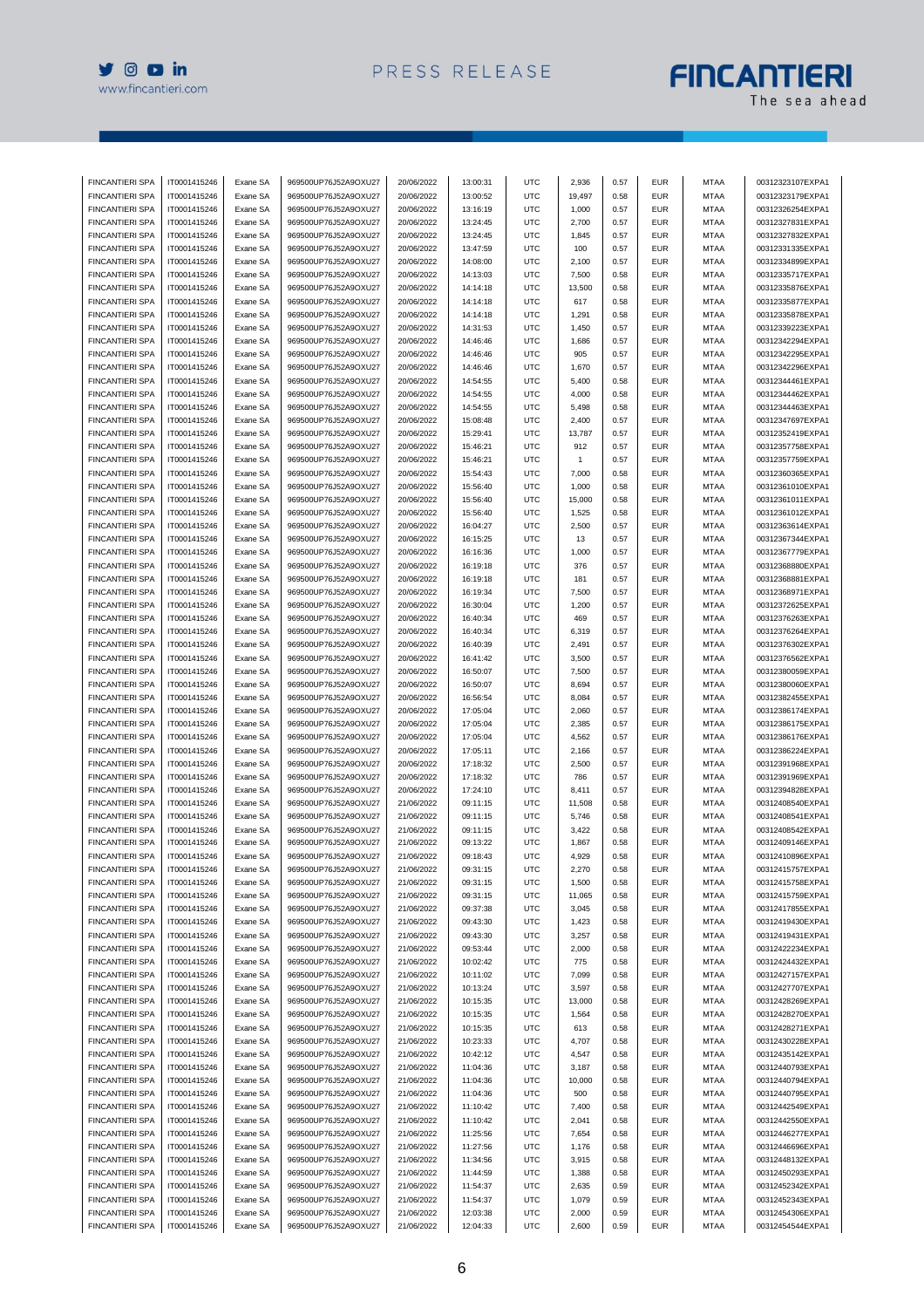

# **FINCANTIERI**

| <b>FINCANTIERI SPA</b> | IT0001415246 | Exane SA | 969500UP76J52A9OXU27 | 21/06/2022 | 12:04:33 | UTC        | 2,600        | 0.59 | <b>EUR</b> | <b>MTAA</b> | 00312454545EXPA1 |
|------------------------|--------------|----------|----------------------|------------|----------|------------|--------------|------|------------|-------------|------------------|
| <b>FINCANTIERI SPA</b> | IT0001415246 | Exane SA | 969500UP76J52A9OXU27 | 21/06/2022 | 12:04:33 | UTC        | 7,552        | 0.59 | <b>EUR</b> | <b>MTAA</b> | 00312454546EXPA1 |
| <b>FINCANTIERI SPA</b> | IT0001415246 | Exane SA | 969500UP76J52A9OXU27 | 21/06/2022 | 12:31:29 | <b>UTC</b> | 500          | 0.58 | <b>EUR</b> | <b>MTAA</b> | 00312460742EXPA1 |
| <b>FINCANTIERI SPA</b> | IT0001415246 | Exane SA | 969500UP76J52A9OXU27 | 21/06/2022 | 12:36:52 | <b>UTC</b> | 2,600        | 0.58 | <b>EUR</b> | <b>MTAA</b> | 00312461868EXPA1 |
| <b>FINCANTIERI SPA</b> | IT0001415246 | Exane SA | 969500UP76J52A9OXU27 | 21/06/2022 | 12:36:52 | UTC        | 4,279        | 0.58 | <b>EUR</b> | <b>MTAA</b> | 00312461873EXPA1 |
| <b>FINCANTIERI SPA</b> | IT0001415246 | Exane SA | 969500UP76J52A9OXU27 | 21/06/2022 | 12:37:01 | <b>UTC</b> | 7,500        | 0.58 | <b>EUR</b> | <b>MTAA</b> | 00312462033EXPA1 |
| <b>FINCANTIERI SPA</b> | IT0001415246 | Exane SA | 969500UP76J52A9OXU27 | 21/06/2022 | 12:37:01 | <b>UTC</b> | 1,733        | 0.58 | <b>EUR</b> | <b>MTAA</b> | 00312462034EXPA1 |
| <b>FINCANTIERI SPA</b> | IT0001415246 | Exane SA | 969500UP76J52A9OXU27 | 21/06/2022 | 13:07:12 | <b>UTC</b> | 5,230        | 0.58 | <b>EUR</b> | MTAA        | 00312467567EXPA1 |
| <b>FINCANTIERI SPA</b> | IT0001415246 | Exane SA | 969500UP76J52A9OXU27 | 21/06/2022 | 13:12:49 | <b>UTC</b> | 2,000        | 0.58 | <b>EUR</b> | <b>MTAA</b> | 00312468893EXPA1 |
| <b>FINCANTIERI SPA</b> | IT0001415246 | Exane SA | 969500UP76J52A9OXU27 | 21/06/2022 | 13:36:41 | <b>UTC</b> | 3            | 0.59 | <b>EUR</b> | <b>MTAA</b> | 00312472663EXPA1 |
| <b>FINCANTIERI SPA</b> | IT0001415246 | Exane SA | 969500UP76J52A9OXU27 | 21/06/2022 | 13:44:03 | UTC        | 2,000        | 0.59 | <b>EUR</b> | <b>MTAA</b> | 00312473605EXPA1 |
| <b>FINCANTIERI SPA</b> | IT0001415246 | Exane SA | 969500UP76J52A9OXU27 | 21/06/2022 | 13:44:03 | <b>UTC</b> | 17,146       | 0.59 | <b>EUR</b> | <b>MTAA</b> | 00312473606EXPA1 |
| <b>FINCANTIERI SPA</b> | IT0001415246 | Exane SA | 969500UP76J52A9OXU27 | 21/06/2022 | 13:52:36 | <b>UTC</b> | 5,209        | 0.59 | <b>EUR</b> | <b>MTAA</b> | 00312475172EXPA1 |
| <b>FINCANTIERI SPA</b> | IT0001415246 | Exane SA | 969500UP76J52A9OXU27 | 21/06/2022 | 14:17:18 | <b>UTC</b> | 2,600        | 0.58 | <b>EUR</b> | <b>MTAA</b> | 00312480903EXPA1 |
| <b>FINCANTIERI SPA</b> | IT0001415246 | Exane SA | 969500UP76J52A9OXU27 | 21/06/2022 | 14:17:18 | <b>UTC</b> | 2,600        | 0.58 | <b>EUR</b> | <b>MTAA</b> | 00312480905EXPA1 |
| <b>FINCANTIERI SPA</b> | IT0001415246 | Exane SA | 969500UP76J52A9OXU27 | 21/06/2022 | 14:17:18 | <b>UTC</b> | 162          | 0.58 | <b>EUR</b> | <b>MTAA</b> | 00312480906EXPA1 |
| <b>FINCANTIERI SPA</b> | IT0001415246 | Exane SA | 969500UP76J52A9OXU27 | 21/06/2022 | 14:27:32 | <b>UTC</b> | 820          | 0.58 | <b>EUR</b> | <b>MTAA</b> | 00312482648EXPA1 |
| <b>FINCANTIERI SPA</b> | IT0001415246 | Exane SA | 969500UP76J52A9OXU27 | 21/06/2022 | 14:27:32 | <b>UTC</b> | 209          | 0.58 | <b>EUR</b> | <b>MTAA</b> | 00312482649EXPA1 |
| <b>FINCANTIERI SPA</b> | IT0001415246 | Exane SA | 969500UP76J52A9OXU27 | 21/06/2022 | 14:27:32 | <b>UTC</b> | 5,626        | 0.58 | <b>EUR</b> | <b>MTAA</b> | 00312482653EXPA1 |
| <b>FINCANTIERI SPA</b> | IT0001415246 |          | 969500UP76J52A9OXU27 | 21/06/2022 |          | <b>UTC</b> |              | 0.59 | <b>EUR</b> |             |                  |
|                        |              | Exane SA |                      |            | 14:46:58 |            | 3,987        |      |            | MTAA        | 00312485962EXPA1 |
| <b>FINCANTIERI SPA</b> | IT0001415246 | Exane SA | 969500UP76J52A9OXU27 | 21/06/2022 | 14:46:58 | <b>UTC</b> | 3,636        | 0.59 | <b>EUR</b> | <b>MTAA</b> | 00312485963EXPA1 |
| <b>FINCANTIERI SPA</b> | IT0001415246 | Exane SA | 969500UP76J52A9OXU27 | 21/06/2022 | 15:21:15 | <b>UTC</b> | 2,625        | 0.58 | <b>EUR</b> | <b>MTAA</b> | 00312492548EXPA1 |
| <b>FINCANTIERI SPA</b> | IT0001415246 | Exane SA | 969500UP76J52A9OXU27 | 21/06/2022 | 15:31:56 | <b>UTC</b> | 3,500        | 0.59 | <b>EUR</b> | <b>MTAA</b> | 00312496057EXPA1 |
| <b>FINCANTIERI SPA</b> | IT0001415246 | Exane SA | 969500UP76J52A9OXU27 | 21/06/2022 | 15:31:56 | <b>UTC</b> | 1,850        | 0.59 | <b>EUR</b> | <b>MTAA</b> | 00312496058EXPA1 |
| <b>FINCANTIERI SPA</b> | IT0001415246 | Exane SA | 969500UP76J52A9OXU27 | 21/06/2022 | 15:31:56 | <b>UTC</b> | $\mathbf{1}$ | 0.59 | <b>EUR</b> | <b>MTAA</b> | 00312496059EXPA1 |
| <b>FINCANTIERI SPA</b> | IT0001415246 | Exane SA | 969500UP76J52A9OXU27 | 21/06/2022 | 15:31:56 | <b>UTC</b> | 1,480        | 0.59 | <b>EUR</b> | MTAA        | 00312496060EXPA1 |
| <b>FINCANTIERI SPA</b> | IT0001415246 | Exane SA | 969500UP76J52A9OXU27 | 21/06/2022 | 15:34:37 | <b>UTC</b> | 2,237        | 0.59 | <b>EUR</b> | <b>MTAA</b> | 00312497382EXPA1 |
| <b>FINCANTIERI SPA</b> | IT0001415246 | Exane SA | 969500UP76J52A9OXU27 | 21/06/2022 | 15:34:37 | <b>UTC</b> | 21,006       | 0.59 | <b>EUR</b> | <b>MTAA</b> | 00312497384EXPA1 |
| <b>FINCANTIERI SPA</b> | IT0001415246 | Exane SA | 969500UP76J52A9OXU27 | 21/06/2022 | 15:45:56 | <b>UTC</b> | 4,368        | 0.58 | <b>EUR</b> | <b>MTAA</b> | 00312502106EXPA1 |
| <b>FINCANTIERI SPA</b> | IT0001415246 | Exane SA | 969500UP76J52A9OXU27 | 21/06/2022 | 15:51:32 | <b>UTC</b> | 1,000        | 0.58 | <b>EUR</b> | <b>MTAA</b> | 00312504886EXPA1 |
| <b>FINCANTIERI SPA</b> | IT0001415246 | Exane SA | 969500UP76J52A9OXU27 | 21/06/2022 | 15:51:32 | <b>UTC</b> | 1,542        | 0.58 | <b>EUR</b> | <b>MTAA</b> | 00312504887EXPA1 |
| <b>FINCANTIERI SPA</b> | IT0001415246 | Exane SA | 969500UP76J52A9OXU27 | 21/06/2022 | 15:58:03 | <b>UTC</b> | 17,842       | 0.59 | <b>EUR</b> | MTAA        | 00312507728EXPA1 |
| <b>FINCANTIERI SPA</b> | IT0001415246 | Exane SA | 969500UP76J52A9OXU27 | 21/06/2022 | 16:08:35 | <b>UTC</b> | 7,028        | 0.59 | <b>EUR</b> | <b>MTAA</b> | 00312512002EXPA1 |
| <b>FINCANTIERI SPA</b> | IT0001415246 | Exane SA | 969500UP76J52A9OXU27 | 21/06/2022 | 16:15:26 | <b>UTC</b> | 1,505        | 0.59 | <b>EUR</b> | <b>MTAA</b> | 00312514347EXPA1 |
| <b>FINCANTIERI SPA</b> | IT0001415246 | Exane SA | 969500UP76J52A9OXU27 | 21/06/2022 | 16:23:34 | <b>UTC</b> | 14,698       | 0.60 | <b>EUR</b> | <b>MTAA</b> | 00312516822EXPA1 |
| <b>FINCANTIERI SPA</b> | IT0001415246 | Exane SA | 969500UP76J52A9OXU27 | 21/06/2022 | 16:27:51 | <b>UTC</b> | 3,245        | 0.59 | <b>EUR</b> | <b>MTAA</b> | 00312518481EXPA1 |
| <b>FINCANTIERI SPA</b> | IT0001415246 | Exane SA | 969500UP76J52A9OXU27 | 21/06/2022 | 16:36:14 | <b>UTC</b> | 3,025        | 0.59 | <b>EUR</b> | <b>MTAA</b> | 00312521736EXPA1 |
| <b>FINCANTIERI SPA</b> | IT0001415246 | Exane SA | 969500UP76J52A9OXU27 | 21/06/2022 | 16:38:12 | <b>UTC</b> | 500          | 0.59 | <b>EUR</b> | MTAA        | 00312522460EXPA1 |
| <b>FINCANTIERI SPA</b> | IT0001415246 | Exane SA | 969500UP76J52A9OXU27 | 21/06/2022 | 16:44:11 | <b>UTC</b> | 7,268        | 0.59 | <b>EUR</b> | <b>MTAA</b> | 00312524374EXPA1 |
| <b>FINCANTIERI SPA</b> | IT0001415246 | Exane SA | 969500UP76J52A9OXU27 | 21/06/2022 | 16:50:09 | <b>UTC</b> | 1,500        | 0.59 | <b>EUR</b> | <b>MTAA</b> | 00312526311EXPA1 |
| <b>FINCANTIERI SPA</b> | IT0001415246 | Exane SA | 969500UP76J52A9OXU27 | 21/06/2022 | 16:50:09 | <b>UTC</b> | 3,058        | 0.59 | <b>EUR</b> | <b>MTAA</b> | 00312526312EXPA1 |
| <b>FINCANTIERI SPA</b> | IT0001415246 | Exane SA | 969500UP76J52A9OXU27 | 21/06/2022 | 16:51:07 | <b>UTC</b> | 601          | 0.59 | <b>EUR</b> | <b>MTAA</b> | 00312526671EXPA1 |
|                        |              |          |                      |            |          |            |              |      |            |             |                  |
| <b>FINCANTIERI SPA</b> | IT0001415246 | Exane SA | 969500UP76J52A9OXU27 | 21/06/2022 | 16:51:33 | <b>UTC</b> | 6,000        | 0.59 | <b>EUR</b> | <b>MTAA</b> | 00312526872EXPA1 |
| <b>FINCANTIERI SPA</b> | IT0001415246 | Exane SA | 969500UP76J52A9OXU27 | 21/06/2022 | 16:51:33 | <b>UTC</b> | 388          | 0.59 | <b>EUR</b> | MTAA        | 00312526873EXPA1 |
| <b>FINCANTIERI SPA</b> | IT0001415246 | Exane SA | 969500UP76J52A9OXU27 | 21/06/2022 | 16:55:58 | <b>UTC</b> | 2,000        | 0.59 | <b>EUR</b> | <b>MTAA</b> | 00312528490EXPA1 |
| <b>FINCANTIERI SPA</b> | IT0001415246 | Exane SA | 969500UP76J52A9OXU27 | 21/06/2022 | 16:57:09 | <b>UTC</b> | 827          | 0.59 | <b>EUR</b> | <b>MTAA</b> | 00312528982EXPA1 |
| <b>FINCANTIERI SPA</b> | IT0001415246 | Exane SA | 969500UP76J52A9OXU27 | 21/06/2022 | 17:03:22 | <b>UTC</b> | 2,500        | 0.59 | <b>EUR</b> | <b>MTAA</b> | 00312531343EXPA1 |
| <b>FINCANTIERI SPA</b> | IT0001415246 | Exane SA | 969500UP76J52A9OXU27 | 21/06/2022 | 17:04:30 | UTC        | 644          | 0.59 | <b>EUR</b> | <b>MTAA</b> | 00312531775EXPA1 |
| <b>FINCANTIERI SPA</b> | IT0001415246 | Exane SA | 969500UP76J52A9OXU27 | 21/06/2022 | 17:05:08 | <b>UTC</b> | 1,872        | 0.59 | <b>EUR</b> | <b>MTAA</b> | 00312532031EXPA1 |
| <b>FINCANTIERI SPA</b> | IT0001415246 | Exane SA | 969500UP76J52A9OXU27 | 21/06/2022 | 17:05:23 | <b>UTC</b> | 5,467        | 0.59 | <b>EUR</b> | MTAA        | 00312532117EXPA1 |
| <b>FINCANTIERI SPA</b> | IT0001415246 | Exane SA | 969500UP76J52A9OXU27 | 21/06/2022 | 17:19:02 | <b>UTC</b> | 7,500        | 0.59 | <b>EUR</b> | <b>MTAA</b> | 00312538108EXPA1 |
| <b>FINCANTIERI SPA</b> | IT0001415246 | Exane SA | 969500UP76J52A9OXU27 | 21/06/2022 | 17:19:02 | UTC        | 932          | 0.59 | <b>EUR</b> | <b>MTAA</b> | 00312538109EXPA1 |
| <b>FINCANTIERI SPA</b> | IT0001415246 | Exane SA | 969500UP76J52A9OXU27 | 21/06/2022 | 17:19:41 | UTC        | 220          | 0.59 | EUR        | MTAA        | 00312538381EXPA1 |
| FINCANTIERI SPA        | IT0001415246 | Exane SA | 969500UP76J52A9OXU27 | 21/06/2022 | 17:21:34 | <b>UTC</b> | 270          | 0.59 | <b>EUR</b> | <b>MTAA</b> | 00312539207EXPA1 |
| FINCANTIERI SPA        | IT0001415246 | Exane SA | 969500UP76J52A9OXU27 | 22/06/2022 | 09:06:37 | <b>UTC</b> | 4,806        | 0.58 | <b>EUR</b> | <b>MTAA</b> | 00312554961EXPA1 |
| <b>FINCANTIERI SPA</b> | IT0001415246 | Exane SA | 969500UP76J52A9OXU27 | 22/06/2022 | 09:06:37 | <b>UTC</b> | 10,882       | 0.58 | <b>EUR</b> | MTAA        | 00312554962EXPA1 |
| <b>FINCANTIERI SPA</b> | IT0001415246 | Exane SA | 969500UP76J52A9OXU27 | 22/06/2022 | 09:11:19 | <b>UTC</b> | 6,554        | 0.58 | <b>EUR</b> | <b>MTAA</b> | 00312557014EXPA1 |
| <b>FINCANTIERI SPA</b> | IT0001415246 | Exane SA | 969500UP76J52A9OXU27 | 22/06/2022 | 09:20:04 | <b>UTC</b> | 7,800        | 0.58 | <b>EUR</b> | <b>MTAA</b> | 00312560139EXPA1 |
| <b>FINCANTIERI SPA</b> | IT0001415246 | Exane SA | 969500UP76J52A9OXU27 | 22/06/2022 | 09:20:04 | <b>UTC</b> | 617          | 0.58 | <b>EUR</b> | MTAA        | 00312560140EXPA1 |
| <b>FINCANTIERI SPA</b> | IT0001415246 | Exane SA | 969500UP76J52A9OXU27 | 22/06/2022 | 09:24:59 | <b>UTC</b> | 6,440        | 0.58 | <b>EUR</b> | <b>MTAA</b> | 00312561823EXPA1 |
| <b>FINCANTIERI SPA</b> | IT0001415246 | Exane SA | 969500UP76J52A9OXU27 | 22/06/2022 | 09:33:31 | <b>UTC</b> | 6,405        | 0.59 | <b>EUR</b> | <b>MTAA</b> | 00312564516EXPA1 |
| <b>FINCANTIERI SPA</b> | IT0001415246 | Exane SA | 969500UP76J52A9OXU27 | 22/06/2022 | 09:44:39 | <b>UTC</b> | 4,041        | 0.58 | <b>EUR</b> | MTAA        | 00312567549EXPA1 |
| FINCANTIERI SPA        | IT0001415246 | Exane SA | 969500UP76J52A9OXU27 | 22/06/2022 | 09:48:08 | <b>UTC</b> | 9,922        | 0.58 | <b>EUR</b> | MTAA        | 00312568638EXPA1 |
| <b>FINCANTIERI SPA</b> | IT0001415246 | Exane SA | 969500UP76J52A9OXU27 | 22/06/2022 | 09:52:23 | <b>UTC</b> | 5,317        | 0.59 | <b>EUR</b> | <b>MTAA</b> | 00312569889EXPA1 |
| FINCANTIERI SPA        | IT0001415246 | Exane SA | 969500UP76J52A9OXU27 | 22/06/2022 | 09:55:53 | <b>UTC</b> | 3,355        | 0.59 | EUR        | MTAA        | 00312570858EXPA1 |
| <b>FINCANTIERI SPA</b> | IT0001415246 | Exane SA | 969500UP76J52A9OXU27 | 22/06/2022 | 10:05:00 | <b>UTC</b> | 3,596        | 0.59 | <b>EUR</b> | <b>MTAA</b> | 00312573681EXPA1 |
| <b>FINCANTIERI SPA</b> | IT0001415246 | Exane SA | 969500UP76J52A9OXU27 | 22/06/2022 | 10:10:13 | <b>UTC</b> | 5,501        | 0.59 | <b>EUR</b> | <b>MTAA</b> | 00312575225EXPA1 |
|                        |              |          |                      |            |          |            |              |      |            |             |                  |
| FINCANTIERI SPA        | IT0001415246 | Exane SA | 969500UP76J52A9OXU27 | 22/06/2022 | 10:11:24 | <b>UTC</b> | 5,081        | 0.59 | <b>EUR</b> | MTAA        | 00312575505EXPA1 |
| <b>FINCANTIERI SPA</b> | IT0001415246 | Exane SA | 969500UP76J52A9OXU27 | 22/06/2022 | 10:20:08 | <b>UTC</b> | 5,887        | 0.59 | <b>EUR</b> | <b>MTAA</b> | 00312577362EXPA1 |
| <b>FINCANTIERI SPA</b> | IT0001415246 | Exane SA | 969500UP76J52A9OXU27 | 22/06/2022 | 10:26:01 | <b>UTC</b> | 3,761        | 0.59 | <b>EUR</b> | MTAA        | 00312578401EXPA1 |
| <b>FINCANTIERI SPA</b> | IT0001415246 | Exane SA | 969500UP76J52A9OXU27 | 22/06/2022 | 10:33:38 | <b>UTC</b> | 5,471        | 0.59 | <b>EUR</b> | MTAA        | 00312579965EXPA1 |
| <b>FINCANTIERI SPA</b> | IT0001415246 | Exane SA | 969500UP76J52A9OXU27 | 22/06/2022 | 10:39:46 | <b>UTC</b> | 4,496        | 0.59 | <b>EUR</b> | <b>MTAA</b> | 00312581123EXPA1 |
| <b>FINCANTIERI SPA</b> | IT0001415246 | Exane SA | 969500UP76J52A9OXU27 | 22/06/2022 | 10:45:02 | <b>UTC</b> | 3,892        | 0.59 | <b>EUR</b> | <b>MTAA</b> | 00312582209EXPA1 |
| <b>FINCANTIERI SPA</b> | IT0001415246 | Exane SA | 969500UP76J52A9OXU27 | 22/06/2022 | 10:57:15 | <b>UTC</b> | 5,797        | 0.59 | <b>EUR</b> | MTAA        | 00312584998EXPA1 |
| <b>FINCANTIERI SPA</b> | IT0001415246 | Exane SA | 969500UP76J52A9OXU27 | 22/06/2022 | 10:57:57 | <b>UTC</b> | 4,402        | 0.59 | <b>EUR</b> | MTAA        | 00312585217EXPA1 |
| <b>FINCANTIERI SPA</b> | IT0001415246 | Exane SA | 969500UP76J52A9OXU27 | 22/06/2022 | 11:08:25 | <b>UTC</b> | 1,860        | 0.59 | <b>EUR</b> | <b>MTAA</b> | 00312587833EXPA1 |
| FINCANTIERI SPA        | IT0001415246 | Exane SA | 969500UP76J52A9OXU27 | 22/06/2022 | 11:08:25 | <b>UTC</b> | 2,640        | 0.59 | EUR        | MTAA        | 00312587834EXPA1 |
| <b>FINCANTIERI SPA</b> | IT0001415246 | Exane SA | 969500UP76J52A9OXU27 | 22/06/2022 | 11:24:59 | <b>UTC</b> | 4,000        | 0.59 | <b>EUR</b> | <b>MTAA</b> | 00312591444EXPA1 |
| <b>FINCANTIERI SPA</b> | IT0001415246 | Exane SA | 969500UP76J52A9OXU27 | 22/06/2022 | 11:25:58 | <b>UTC</b> | 459          | 0.59 | <b>EUR</b> | <b>MTAA</b> | 00312591648EXPA1 |
| FINCANTIERI SPA        | IT0001415246 | Exane SA | 969500UP76J52A9OXU27 | 22/06/2022 | 11:29:07 | <b>UTC</b> | 3,950        | 0.58 | <b>EUR</b> | MTAA        | 00312592375EXPA1 |
|                        |              |          |                      |            |          |            |              |      |            |             |                  |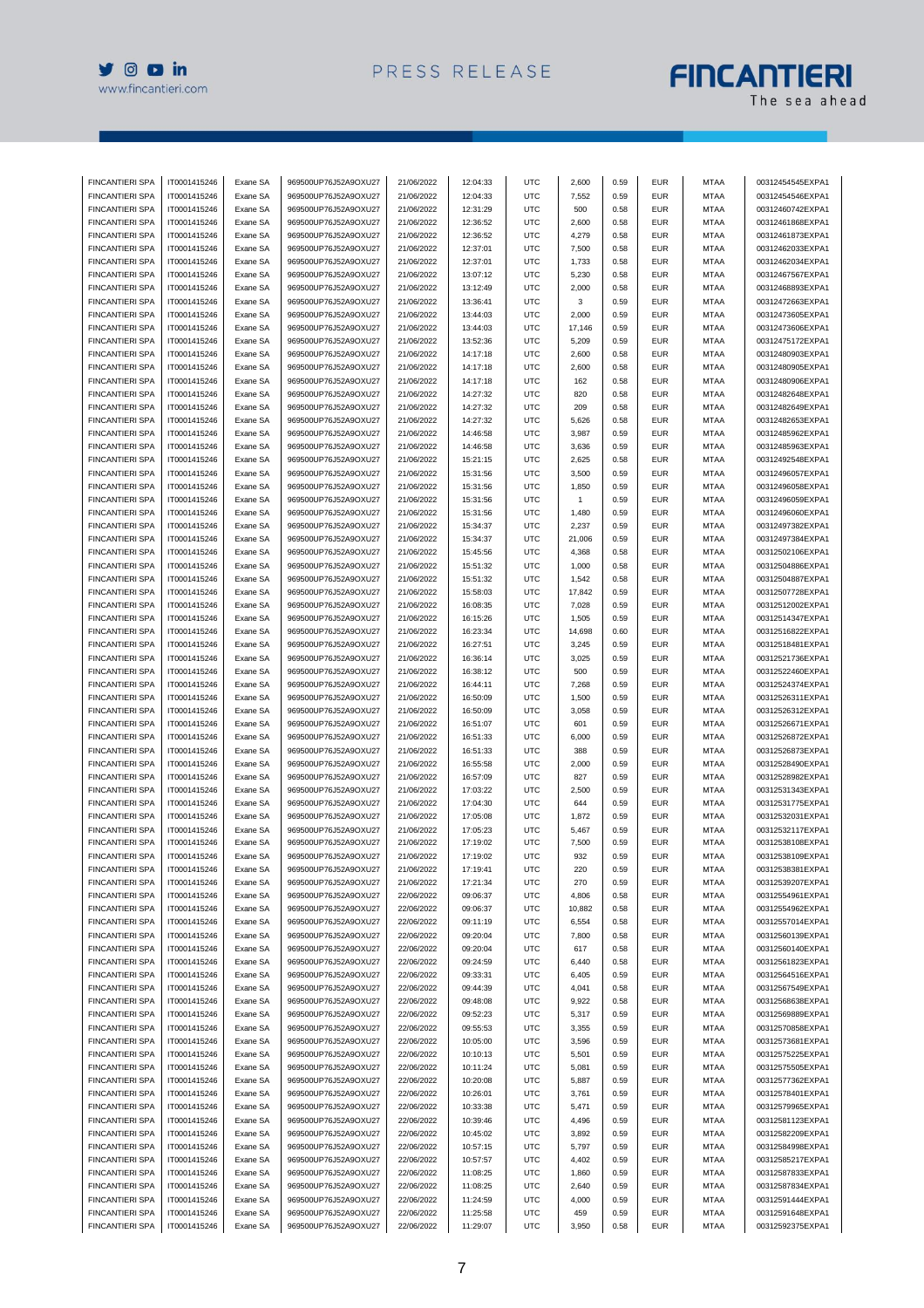

# **FINCANTIERI**

| <b>FINCANTIERI SPA</b> | IT0001415246 | Exane SA | 969500UP76J52A9OXU27 | 22/06/2022 | 11:33:20 | UTC        | 2,963          | 0.58 | <b>EUR</b> | <b>MTAA</b> | 00312593300EXPA1 |
|------------------------|--------------|----------|----------------------|------------|----------|------------|----------------|------|------------|-------------|------------------|
| <b>FINCANTIERI SPA</b> | IT0001415246 | Exane SA | 969500UP76J52A9OXU27 | 22/06/2022 | 11:33:20 | <b>UTC</b> | 1,681          | 0.58 | <b>EUR</b> | MTAA        | 00312593301EXPA1 |
| <b>FINCANTIERI SPA</b> | IT0001415246 | Exane SA | 969500UP76J52A9OXU27 | 22/06/2022 | 11:33:20 | <b>UTC</b> | 3,519          | 0.58 | <b>EUR</b> | <b>MTAA</b> | 00312593302EXPA1 |
| <b>FINCANTIERI SPA</b> | IT0001415246 | Exane SA | 969500UP76J52A9OXU27 | 22/06/2022 | 11:56:23 | UTC        | 16,026         | 0.59 | <b>EUR</b> | <b>MTAA</b> | 00312597846EXPA1 |
| <b>FINCANTIERI SPA</b> | IT0001415246 |          | 969500UP76J52A9OXU27 | 22/06/2022 | 12:28:19 | <b>UTC</b> | 9,000          | 0.59 | <b>EUR</b> | <b>MTAA</b> | 00312603693EXPA1 |
|                        |              | Exane SA |                      |            |          |            |                |      |            |             |                  |
| <b>FINCANTIERI SPA</b> | IT0001415246 | Exane SA | 969500UP76J52A9OXU27 | 22/06/2022 | 12:32:33 | <b>UTC</b> | 1,000          | 0.59 | <b>EUR</b> | <b>MTAA</b> | 00312604445EXPA1 |
| <b>FINCANTIERI SPA</b> | IT0001415246 | Exane SA | 969500UP76J52A9OXU27 | 22/06/2022 | 12:32:59 | UTC        | 980            | 0.59 | <b>EUR</b> | <b>MTAA</b> | 00312604483EXPA1 |
| <b>FINCANTIERI SPA</b> | IT0001415246 | Exane SA | 969500UP76J52A9OXU27 | 22/06/2022 | 12:40:30 | <b>UTC</b> | 4,045          | 0.59 | <b>EUR</b> | <b>MTAA</b> | 00312605766EXPA1 |
| <b>FINCANTIERI SPA</b> | IT0001415246 | Exane SA | 969500UP76J52A9OXU27 | 22/06/2022 | 12:40:56 | <b>UTC</b> | 7,685          | 0.59 | <b>EUR</b> | <b>MTAA</b> | 00312605841EXPA1 |
| <b>FINCANTIERI SPA</b> | IT0001415246 | Exane SA | 969500UP76J52A9OXU27 | 22/06/2022 | 13:10:03 | UTC        | 2,955          | 0.59 | <b>EUR</b> | <b>MTAA</b> | 00312613471EXPA1 |
| <b>FINCANTIERI SPA</b> | IT0001415246 | Exane SA | 969500UP76J52A9OXU27 | 22/06/2022 | 13:12:57 | <b>UTC</b> | 11,089         | 0.59 | <b>EUR</b> | <b>MTAA</b> | 00312614049EXPA1 |
| <b>FINCANTIERI SPA</b> | IT0001415246 | Exane SA | 969500UP76J52A9OXU27 | 22/06/2022 | 13:23:44 | <b>UTC</b> | 500            | 0.59 | <b>EUR</b> | <b>MTAA</b> | 00312615903EXPA1 |
| <b>FINCANTIERI SPA</b> | IT0001415246 | Exane SA | 969500UP76J52A9OXU27 | 22/06/2022 | 13:24:41 | UTC        | 2,777          | 0.59 | <b>EUR</b> | <b>MTAA</b> | 00312616080EXPA1 |
|                        |              |          |                      |            |          |            |                |      |            |             |                  |
| <b>FINCANTIERI SPA</b> | IT0001415246 | Exane SA | 969500UP76J52A9OXU27 | 22/06/2022 | 13:33:24 | UTC        | 5,455          | 0.59 | <b>EUR</b> | MTAA        | 00312617686EXPA1 |
| <b>FINCANTIERI SPA</b> | IT0001415246 | Exane SA | 969500UP76J52A9OXU27 | 22/06/2022 | 14:03:26 | UTC        | 11,178         | 0.59 | <b>EUR</b> | <b>MTAA</b> | 00312622483EXPA1 |
| <b>FINCANTIERI SPA</b> | IT0001415246 | Exane SA | 969500UP76J52A9OXU27 | 22/06/2022 | 14:03:26 | UTC        | 1,672          | 0.59 | <b>EUR</b> | <b>MTAA</b> | 00312622484EXPA1 |
| <b>FINCANTIERI SPA</b> | IT0001415246 | Exane SA | 969500UP76J52A9OXU27 | 22/06/2022 | 14:13:04 | UTC        | 1,377          | 0.59 | <b>EUR</b> | <b>MTAA</b> | 00312624058EXPA1 |
| <b>FINCANTIERI SPA</b> | IT0001415246 | Exane SA | 969500UP76J52A9OXU27 | 22/06/2022 | 14:22:20 | <b>UTC</b> | 3,556          | 0.59 | <b>EUR</b> | <b>MTAA</b> | 00312625955EXPA1 |
| <b>FINCANTIERI SPA</b> | IT0001415246 | Exane SA | 969500UP76J52A9OXU27 | 22/06/2022 | 14:32:29 | UTC        | 2,600          | 0.58 | <b>EUR</b> | <b>MTAA</b> | 00312628030EXPA1 |
| <b>FINCANTIERI SPA</b> | IT0001415246 | Exane SA | 969500UP76J52A9OXU27 | 22/06/2022 | 14:32:29 | <b>UTC</b> | 6,759          | 0.58 | <b>EUR</b> | <b>MTAA</b> | 00312628031EXPA1 |
| <b>FINCANTIERI SPA</b> | IT0001415246 | Exane SA | 969500UP76J52A9OXU27 | 22/06/2022 | 15:06:37 | <b>UTC</b> | 12,544         | 0.59 | <b>EUR</b> | <b>MTAA</b> | 00312636204EXPA1 |
|                        |              |          |                      |            |          |            |                |      |            |             |                  |
| <b>FINCANTIERI SPA</b> | IT0001415246 | Exane SA | 969500UP76J52A9OXU27 | 22/06/2022 | 15:06:37 | UTC        | 1,667          | 0.59 | <b>EUR</b> | <b>MTAA</b> | 00312636205EXPA1 |
| <b>FINCANTIERI SPA</b> | IT0001415246 | Exane SA | 969500UP76J52A9OXU27 | 22/06/2022 | 15:29:17 | <b>UTC</b> | 942            | 0.59 | <b>EUR</b> | <b>MTAA</b> | 00312642761EXPA1 |
| <b>FINCANTIERI SPA</b> | IT0001415246 | Exane SA | 969500UP76J52A9OXU27 | 22/06/2022 | 15:48:58 | <b>UTC</b> | 18,800         | 0.59 | <b>EUR</b> | <b>MTAA</b> | 00312652875EXPA1 |
| <b>FINCANTIERI SPA</b> | IT0001415246 | Exane SA | 969500UP76J52A9OXU27 | 22/06/2022 | 15:49:05 | UTC        | 3,783          | 0.59 | <b>EUR</b> | <b>MTAA</b> | 00312652929EXPA1 |
| <b>FINCANTIERI SPA</b> | IT0001415246 | Exane SA | 969500UP76J52A9OXU27 | 22/06/2022 | 15:49:05 | UTC        | 1,925          | 0.59 | <b>EUR</b> | MTAA        | 00312652930EXPA1 |
| <b>FINCANTIERI SPA</b> | IT0001415246 | Exane SA | 969500UP76J52A9OXU27 | 22/06/2022 | 15:49:05 | <b>UTC</b> | 7,500          | 0.59 | <b>EUR</b> | <b>MTAA</b> | 00312652931EXPA1 |
| <b>FINCANTIERI SPA</b> | IT0001415246 | Exane SA | 969500UP76J52A9OXU27 | 22/06/2022 | 15:49:05 | <b>UTC</b> | 8,775          | 0.59 | <b>EUR</b> | <b>MTAA</b> | 00312652932EXPA1 |
|                        |              |          |                      |            |          |            |                |      |            |             |                  |
| <b>FINCANTIERI SPA</b> | IT0001415246 | Exane SA | 969500UP76J52A9OXU27 | 22/06/2022 | 15:59:41 | UTC        | 5,500          | 0.60 | <b>EUR</b> | <b>MTAA</b> | 00312658776EXPA1 |
| <b>FINCANTIERI SPA</b> | IT0001415246 | Exane SA | 969500UP76J52A9OXU27 | 22/06/2022 | 15:59:41 | <b>UTC</b> | 2,600          | 0.60 | <b>EUR</b> | <b>MTAA</b> | 00312658781EXPA1 |
| <b>FINCANTIERI SPA</b> | IT0001415246 | Exane SA | 969500UP76J52A9OXU27 | 22/06/2022 | 15:59:41 | UTC        | 1,070          | 0.60 | <b>EUR</b> | <b>MTAA</b> | 00312658782EXPA1 |
| <b>FINCANTIERI SPA</b> | IT0001415246 | Exane SA | 969500UP76J52A9OXU27 | 22/06/2022 | 16:00:53 | UTC        | 2,234          | 0.60 | <b>EUR</b> | MTAA        | 00312659532EXPA1 |
| <b>FINCANTIERI SPA</b> | IT0001415246 | Exane SA | 969500UP76J52A9OXU27 | 22/06/2022 | 16:04:02 | <b>UTC</b> | 3,792          | 0.60 | <b>EUR</b> | <b>MTAA</b> | 00312661000EXPA1 |
| <b>FINCANTIERI SPA</b> | IT0001415246 | Exane SA | 969500UP76J52A9OXU27 | 22/06/2022 | 16:10:42 | UTC        | 5,144          | 0.60 | <b>EUR</b> | <b>MTAA</b> | 00312664689EXPA1 |
| <b>FINCANTIERI SPA</b> | IT0001415246 | Exane SA | 969500UP76J52A9OXU27 | 22/06/2022 | 16:19:38 | <b>UTC</b> | 6,425          | 0.60 | <b>EUR</b> | <b>MTAA</b> | 00312670473EXPA1 |
| <b>FINCANTIERI SPA</b> | IT0001415246 | Exane SA | 969500UP76J52A9OXU27 | 22/06/2022 | 16:20:10 | UTC        | 3,207          | 0.60 | <b>EUR</b> | <b>MTAA</b> | 00312670848EXPA1 |
|                        |              |          |                      |            |          |            |                |      |            |             |                  |
| <b>FINCANTIERI SPA</b> | IT0001415246 | Exane SA | 969500UP76J52A9OXU27 | 22/06/2022 | 16:25:01 | UTC        | 756            | 0.60 | <b>EUR</b> | <b>MTAA</b> | 00312674232EXPA1 |
| <b>FINCANTIERI SPA</b> | IT0001415246 | Exane SA | 969500UP76J52A9OXU27 | 22/06/2022 | 16:30:34 | UTC        | 6,393          | 0.60 | <b>EUR</b> | MTAA        | 00312677544EXPA1 |
| <b>FINCANTIERI SPA</b> | IT0001415246 | Exane SA | 969500UP76J52A9OXU27 | 22/06/2022 | 16:32:03 | UTC        | 3,310          | 0.60 | <b>EUR</b> | <b>MTAA</b> | 00312678352EXPA1 |
| <b>FINCANTIERI SPA</b> | IT0001415246 | Exane SA | 969500UP76J52A9OXU27 | 22/06/2022 | 16:36:34 | UTC        | 1,680          | 0.60 | <b>EUR</b> | <b>MTAA</b> | 00312680943EXPA1 |
| <b>FINCANTIERI SPA</b> | IT0001415246 | Exane SA | 969500UP76J52A9OXU27 | 22/06/2022 | 16:36:34 | UTC        | 653            | 0.60 | <b>EUR</b> | <b>MTAA</b> | 00312680944EXPA1 |
| <b>FINCANTIERI SPA</b> | IT0001415246 | Exane SA | 969500UP76J52A9OXU27 | 22/06/2022 | 16:48:10 | <b>UTC</b> | 1,384          | 0.60 | <b>EUR</b> | <b>MTAA</b> | 00312687557EXPA1 |
| <b>FINCANTIERI SPA</b> | IT0001415246 | Exane SA | 969500UP76J52A9OXU27 | 22/06/2022 | 16:48:10 | UTC        | 854            | 0.60 | <b>EUR</b> | <b>MTAA</b> | 00312687558EXPA1 |
| <b>FINCANTIERI SPA</b> | IT0001415246 |          |                      |            |          | <b>UTC</b> |                | 0.60 | <b>EUR</b> | <b>MTAA</b> |                  |
|                        |              | Exane SA | 969500UP76J52A9OXU27 | 22/06/2022 | 16:48:10 |            | 2,464          |      |            |             | 00312687559EXPA1 |
| <b>FINCANTIERI SPA</b> | IT0001415246 | Exane SA | 969500UP76J52A9OXU27 | 22/06/2022 | 16:53:11 | <b>UTC</b> | 15,370         | 0.60 | <b>EUR</b> | <b>MTAA</b> | 00312690601EXPA1 |
| <b>FINCANTIERI SPA</b> | IT0001415246 | Exane SA | 969500UP76J52A9OXU27 | 22/06/2022 | 17:01:29 | UTC        | 4,073          | 0.60 | <b>EUR</b> | <b>MTAA</b> | 00312695301EXPA1 |
| <b>FINCANTIERI SPA</b> | IT0001415246 | Exane SA | 969500UP76J52A9OXU27 | 22/06/2022 | 17:04:15 | <b>UTC</b> | 2,000          | 0.60 | <b>EUR</b> | <b>MTAA</b> | 00312697100EXPA1 |
| <b>FINCANTIERI SPA</b> | IT0001415246 | Exane SA | 969500UP76J52A9OXU27 | 22/06/2022 | 17:04:15 | UTC        | 2,699          | 0.60 | <b>EUR</b> | <b>MTAA</b> | 00312697101EXPA1 |
| <b>FINCANTIERI SPA</b> | IT0001415246 | Exane SA | 969500UP76J52A9OXU27 | 22/06/2022 | 17:10:14 | UTC        | 3,000          | 0.60 | <b>EUR</b> | <b>MTAA</b> | 00312700362EXPA1 |
| <b>FINCANTIERI SPA</b> | IT0001415246 | Exane SA | 969500UP76J52A9OXU27 | 22/06/2022 | 17:10:14 | UTC        | 1,706          | 0.60 | <b>EUR</b> | MTAA        | 00312700363EXPA1 |
| <b>FINCANTIERI SPA</b> | IT0001415246 | Exane SA | 969500UP76J52A9OXU27 | 22/06/2022 | 17:19:05 | <b>UTC</b> | 9,001          | 0.60 | <b>EUR</b> | <b>MTAA</b> | 00312706117EXPA1 |
| <b>FINCANTIERI SPA</b> | IT0001415246 | Exane SA | 969500UP76J52A9OXU27 | 23/06/2022 | 09:08:09 | <b>UTC</b> | 1.573          | 0.59 | <b>EUR</b> | <b>MTAA</b> | 00312724546EXPA1 |
|                        |              |          |                      |            |          |            |                |      |            |             |                  |
| <b>FINCANTIERI SPA</b> | IT0001415246 | Exane SA | 969500UP76J52A9OXU27 | 23/06/2022 | 09:09:49 | <b>UTC</b> | 2,795          | 0.58 | EUR        | MTAA        | 00312724845EXPA1 |
| <b>FINCANTIERI SPA</b> | IT0001415246 | Exane SA | 969500UP76J52A9OXU27 | 23/06/2022 | 09:15:39 | <b>UTC</b> | 23,800         | 0.58 | <b>EUR</b> | <b>MTAA</b> | 00312726434EXPA1 |
| <b>FINCANTIERI SPA</b> | IT0001415246 | Exane SA | 969500UP76J52A9OXU27 | 23/06/2022 | 09:15:39 | <b>UTC</b> | 107            | 0.58 | <b>EUR</b> | <b>MTAA</b> | 00312726435EXPA1 |
| <b>FINCANTIERI SPA</b> | IT0001415246 | Exane SA | 969500UP76J52A9OXU27 | 23/06/2022 | 09:15:39 | <b>UTC</b> | 3,376          | 0.58 | <b>EUR</b> | <b>MTAA</b> | 00312726436EXPA1 |
| <b>FINCANTIERI SPA</b> | IT0001415246 | Exane SA | 969500UP76J52A9OXU27 | 23/06/2022 | 09:15:44 | <b>UTC</b> | 4,638          | 0.58 | <b>EUR</b> | <b>MTAA</b> | 00312726469EXPA1 |
| <b>FINCANTIERI SPA</b> | IT0001415246 | Exane SA | 969500UP76J52A9OXU27 | 23/06/2022 | 09:20:32 | <b>UTC</b> | 1,986          | 0.58 | <b>EUR</b> | <b>MTAA</b> | 00312727923EXPA1 |
| <b>FINCANTIERI SPA</b> | IT0001415246 | Exane SA | 969500UP76J52A9OXU27 | 23/06/2022 | 09:20:32 | <b>UTC</b> | 1,478          | 0.58 | EUR        | MTAA        | 00312727924EXPA1 |
| <b>FINCANTIERI SPA</b> | IT0001415246 | Exane SA | 969500UP76J52A9OXU27 | 23/06/2022 | 09:20:35 | <b>UTC</b> | 1,889          | 0.58 | <b>EUR</b> | <b>MTAA</b> | 00312727934EXPA1 |
|                        |              |          |                      |            |          |            |                |      |            |             |                  |
| <b>FINCANTIERI SPA</b> | IT0001415246 | Exane SA | 969500UP76J52A9OXU27 | 23/06/2022 | 09:31:07 | <b>UTC</b> | 2,048          | 0.58 | <b>EUR</b> | <b>MTAA</b> | 00312730649EXPA1 |
| <b>FINCANTIERI SPA</b> | IT0001415246 | Exane SA | 969500UP76J52A9OXU27 | 23/06/2022 | 09:31:07 | <b>UTC</b> | 1,169          | 0.58 | <b>EUR</b> | MTAA        | 00312730652EXPA1 |
| <b>FINCANTIERI SPA</b> | IT0001415246 | Exane SA | 969500UP76J52A9OXU27 | 23/06/2022 | 09:33:28 | <b>UTC</b> | $\overline{c}$ | 0.58 | <b>EUR</b> | <b>MTAA</b> | 00312731366EXPA1 |
| <b>FINCANTIERI SPA</b> | IT0001415246 | Exane SA | 969500UP76J52A9OXU27 | 23/06/2022 | 09:37:36 | <b>UTC</b> | 3,000          | 0.58 | EUR        | <b>MTAA</b> | 00312732556EXPA1 |
| <b>FINCANTIERI SPA</b> | IT0001415246 | Exane SA | 969500UP76J52A9OXU27 | 23/06/2022 | 09:37:36 | UTC        | 166            | 0.58 | <b>EUR</b> | MTAA        | 00312732557EXPA1 |
| <b>FINCANTIERI SPA</b> | IT0001415246 | Exane SA | 969500UP76J52A9OXU27 | 23/06/2022 | 09:37:40 | <b>UTC</b> | 3,910          | 0.58 | <b>EUR</b> | <b>MTAA</b> | 00312732600EXPA1 |
| <b>FINCANTIERI SPA</b> | IT0001415246 | Exane SA | 969500UP76J52A9OXU27 | 23/06/2022 | 09:57:36 | <b>UTC</b> | 2,600          | 0.58 | <b>EUR</b> | <b>MTAA</b> | 00312738183EXPA1 |
| <b>FINCANTIERI SPA</b> | IT0001415246 | Exane SA | 969500UP76J52A9OXU27 | 23/06/2022 | 09:57:36 | UTC        | 2,596          | 0.58 | <b>EUR</b> | MTAA        | 00312738184EXPA1 |
|                        |              |          |                      |            |          |            |                |      |            |             |                  |
| <b>FINCANTIERI SPA</b> | IT0001415246 | Exane SA | 969500UP76J52A9OXU27 | 23/06/2022 | 10:29:54 | <b>UTC</b> | 4,500          | 0.58 | <b>EUR</b> | <b>MTAA</b> | 00312748744EXPA1 |
| <b>FINCANTIERI SPA</b> | IT0001415246 | Exane SA | 969500UP76J52A9OXU27 | 23/06/2022 | 10:29:56 | <b>UTC</b> | 1,900          | 0.58 | <b>EUR</b> | <b>MTAA</b> | 00312748766EXPA1 |
| FINCANTIERI SPA        | IT0001415246 | Exane SA | 969500UP76J52A9OXU27 | 23/06/2022 | 10:31:02 | <b>UTC</b> | 500            | 0.58 | EUR        | MTAA        | 00312749111EXPA1 |
| <b>FINCANTIERI SPA</b> | IT0001415246 | Exane SA | 969500UP76J52A9OXU27 | 23/06/2022 | 10:31:02 | <b>UTC</b> | 2,119          | 0.58 | <b>EUR</b> | <b>MTAA</b> | 00312749112EXPA1 |
| <b>FINCANTIERI SPA</b> | IT0001415246 | Exane SA | 969500UP76J52A9OXU27 | 23/06/2022 | 10:32:08 | <b>UTC</b> | 6,924          | 0.58 | <b>EUR</b> | <b>MTAA</b> | 00312749477EXPA1 |
| <b>FINCANTIERI SPA</b> | IT0001415246 | Exane SA | 969500UP76J52A9OXU27 | 23/06/2022 | 10:32:08 | UTC        | 2,600          | 0.58 | <b>EUR</b> | MTAA        | 00312749484EXPA1 |
| <b>FINCANTIERI SPA</b> | IT0001415246 | Exane SA | 969500UP76J52A9OXU27 | 23/06/2022 | 10:32:08 | <b>UTC</b> | 862            | 0.58 | <b>EUR</b> | <b>MTAA</b> | 00312749485EXPA1 |
| <b>FINCANTIERI SPA</b> | IT0001415246 | Exane SA | 969500UP76J52A9OXU27 | 23/06/2022 | 10:33:31 | <b>UTC</b> | 2,600          | 0.58 | <b>EUR</b> | <b>MTAA</b> | 00312749981EXPA1 |
| FINCANTIERI SPA        | IT0001415246 | Exane SA | 969500UP76J52A9OXU27 | 23/06/2022 | 10:33:31 | UTC        | 862            | 0.58 | <b>EUR</b> | MTAA        | 00312749982EXPA1 |
|                        |              |          |                      |            |          |            |                |      |            |             |                  |